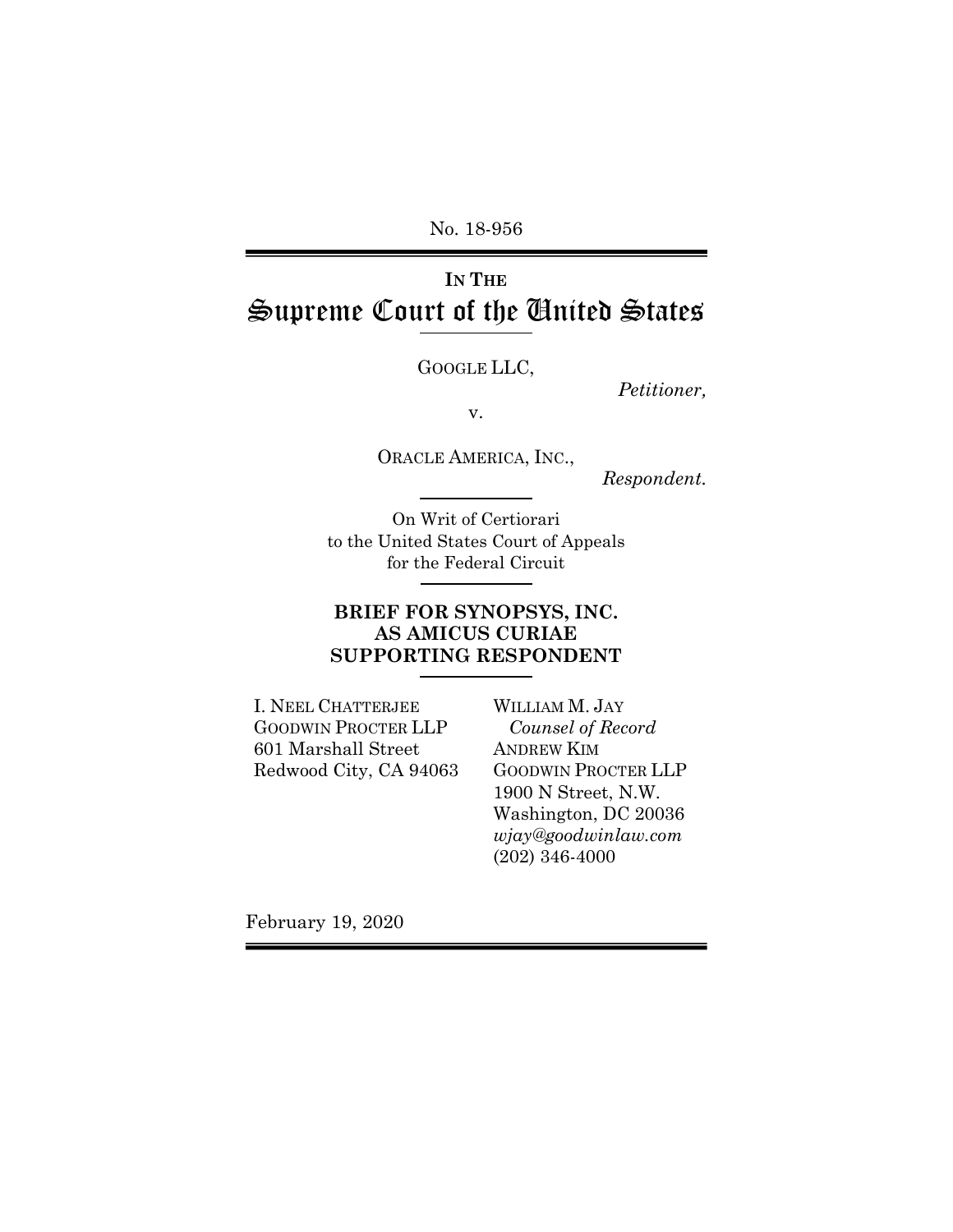# **TABLE OF CONTENTS**

# **PAGE**

|    | INTEREST OF THE AMICUS CURIAE1                                                                                                        |  |
|----|---------------------------------------------------------------------------------------------------------------------------------------|--|
|    |                                                                                                                                       |  |
|    |                                                                                                                                       |  |
| L. | Oracle's declaring code is copyrightable                                                                                              |  |
|    | A. The "statements and instructions" used in<br>computer software are copyrightable as                                                |  |
|    | B. This is a case about creative expression<br>used to achieve a particular function,                                                 |  |
|    | C. "Merger" does not apply simply because a<br>popular and efficient expression of code is<br>the only one that is currently in use11 |  |
|    | D. The organization and structure of code are                                                                                         |  |
|    | II. Google's wholesale copying and use of Oracle's                                                                                    |  |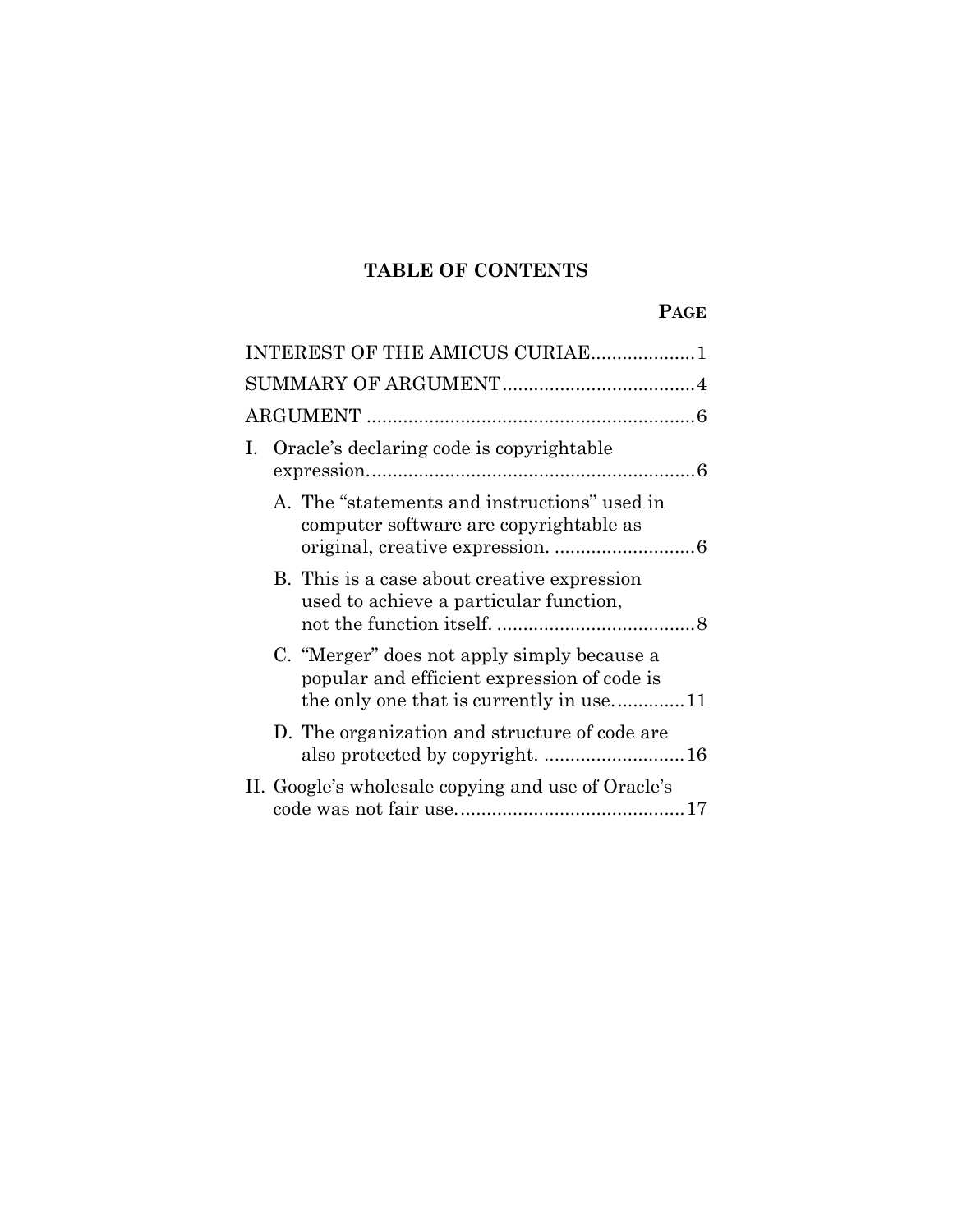| A. It is not fair use to employ an expression<br>exactly as it was intended and change the<br>platform in which the expression is made19 |
|------------------------------------------------------------------------------------------------------------------------------------------|
| B. Fair use looks to whether the copied code<br>was "substantial," which requires more                                                   |
| C. Using a protected expression for a<br>product introduced into a new market                                                            |
|                                                                                                                                          |

ii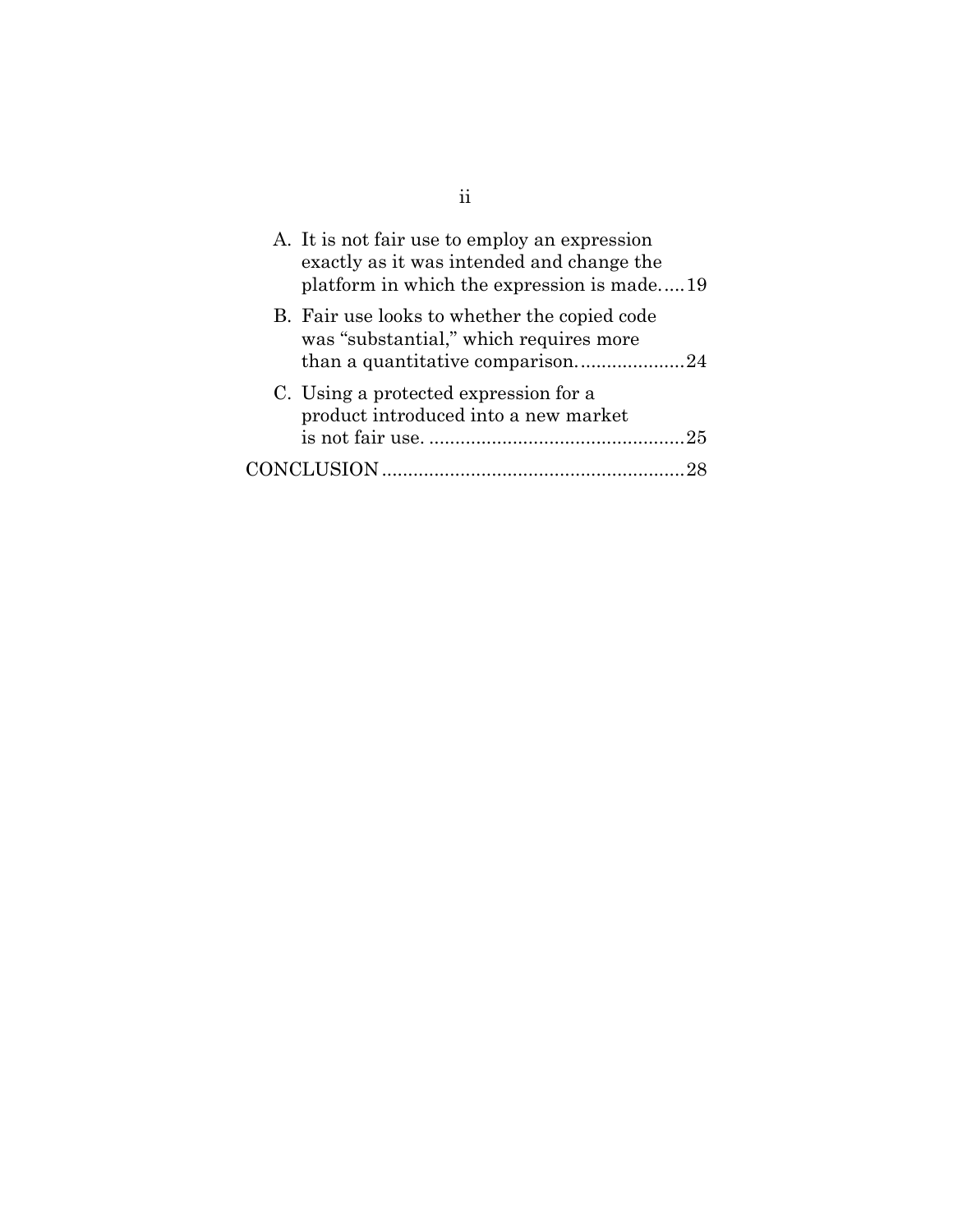# **TABLE OF AUTHORITIES**

# **PAGE(S)**

## **CASES**

| Am. Dental Ass'n v.                          |
|----------------------------------------------|
| Delta Dental Plans Ass'n,                    |
|                                              |
| Applied Innovations, Inc. v.                 |
| Regents of Univ. of Minn.,                   |
|                                              |
| $ATC$ Distrib. Grp., Inc. v.                 |
| Whatever It Takes                            |
| <i>Transmissions &amp; Parts, Inc.,</i>      |
|                                              |
| Authors Guild v. Google, Inc.,               |
|                                              |
| Baker v. Selden,                             |
|                                              |
|                                              |
| Campbell v. Acuff-Rose Music, Inc.,          |
|                                              |
| Cariou v. Prince,                            |
|                                              |
|                                              |
| Computer Assocs. Int'l, Inc. v. Altai, Inc., |
| 982 F.2d 693 (2d Cir. 1992)  13, 15, 16      |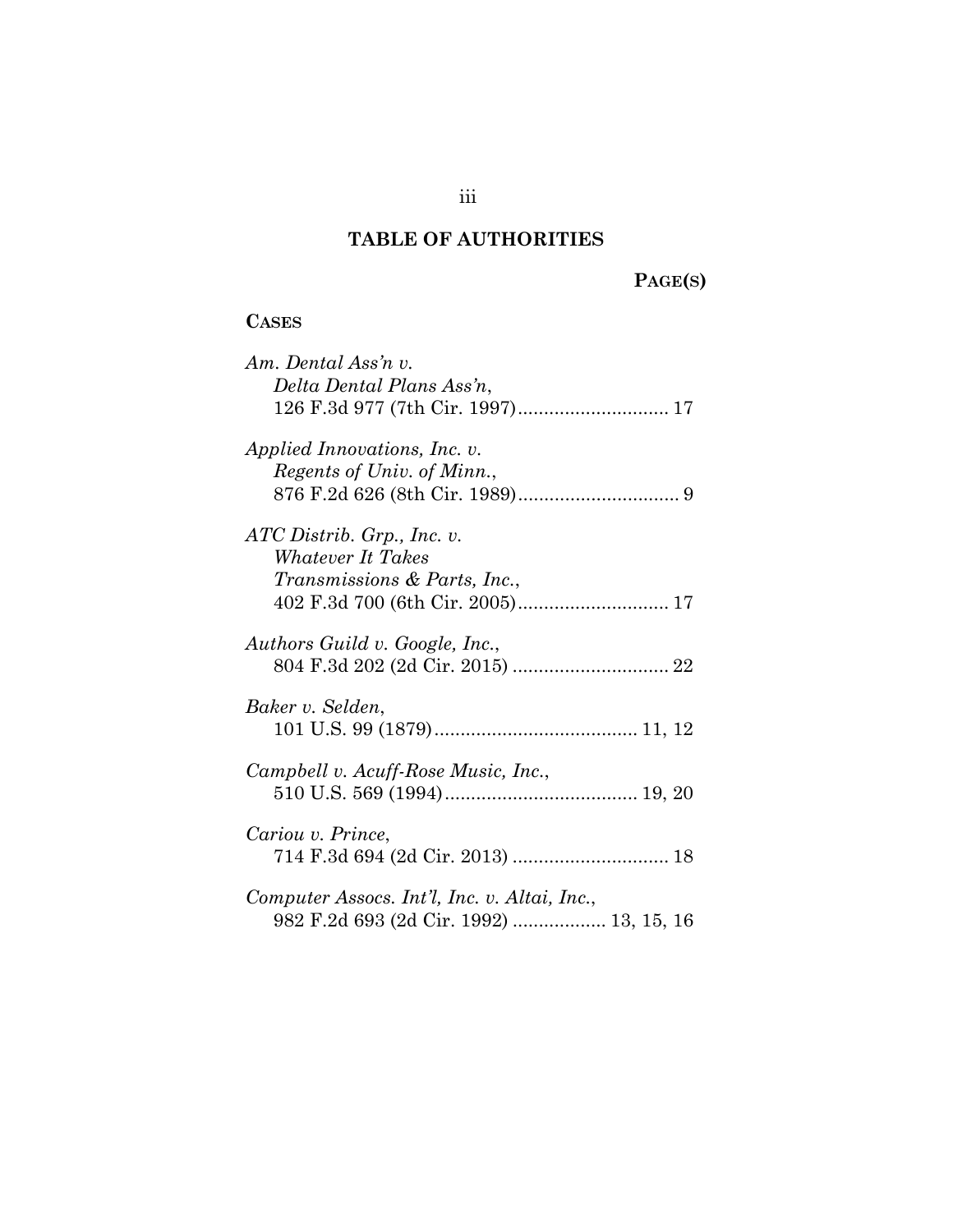| Dun & Bradstreet Software Servs., Inc. v.<br>Grace Consulting, Inc.,<br>307 F.3d 197 (3d Cir. 2002)  8, 16 |
|------------------------------------------------------------------------------------------------------------|
| Feist Publ'ns, Inc. v. Rural Tel. Serv. Co.,                                                               |
| Harper & Row, Publishers, Inc. v.<br>Nation Enters.,                                                       |
| Herbert Rosenthal Jewelry Corp. v.<br>Kalpakian,<br>446 F.2d 738 (9th Cir. 1971) 11                        |
| Higgins v. Keuffel,                                                                                        |
| Johnson Controls, Inc. v.<br>Phoenix Control Sys., Inc.,                                                   |
| Kienitz v. Sconnie Nation LLC,<br>766 F.3d 756 (7th Cir. 2014) 20, 23                                      |
| Mazer v. Stein,                                                                                            |
| Sega Enters. Ltd. v. Accolade, Inc.,<br>977 F.2d 1510 (9th Cir. 1992) 13, 23                               |
| Soc'y of Holy Transfiguration<br>Monastery, Inc. v. Gregory,                                               |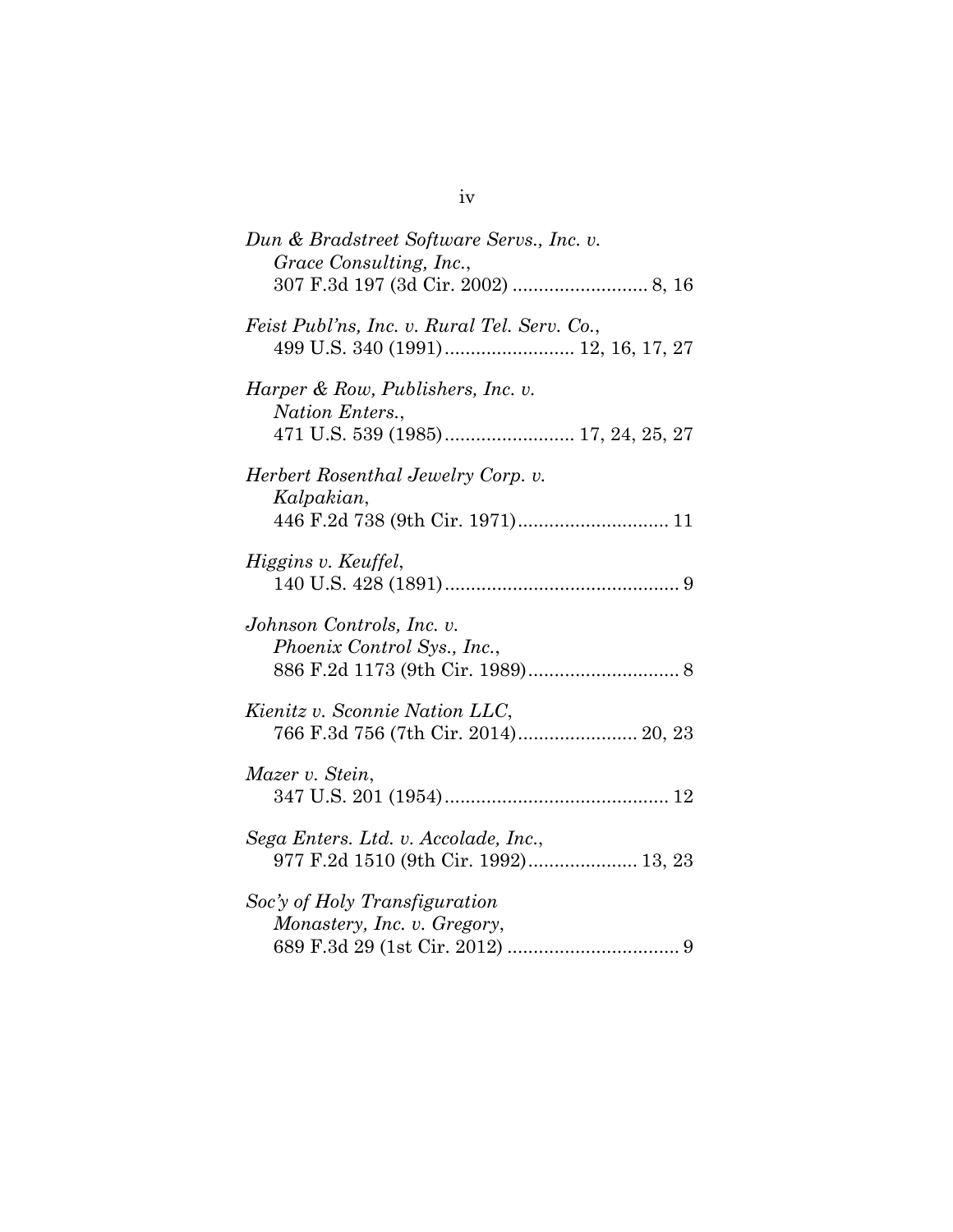| Sony Computer Entm't Inc. v.<br>Connectix Corp.,                                             |
|----------------------------------------------------------------------------------------------|
|                                                                                              |
| TCA Television Corp. v. McCollum,<br>839 F.3d 168 (2d Cir. 2016)  20, 21, 23                 |
| Wall Data Inc. v. L.A. Cty. Sheriff's Dep't,                                                 |
| Whelan Assocs., Inc. v.<br>Jaslow Dental Lab., Inc.,<br>797 F.2d 1222 (3d Cir. 1986)  12, 16 |
| Zomba Enters., Inc. v.<br>Panorama Records, Inc.,                                            |
| <b>CONSTITUTIONAL PROVISIONS AND STATUTES</b>                                                |
|                                                                                              |
|                                                                                              |
|                                                                                              |
|                                                                                              |
|                                                                                              |
|                                                                                              |
| Act of Dec. 12, 1980,                                                                        |

v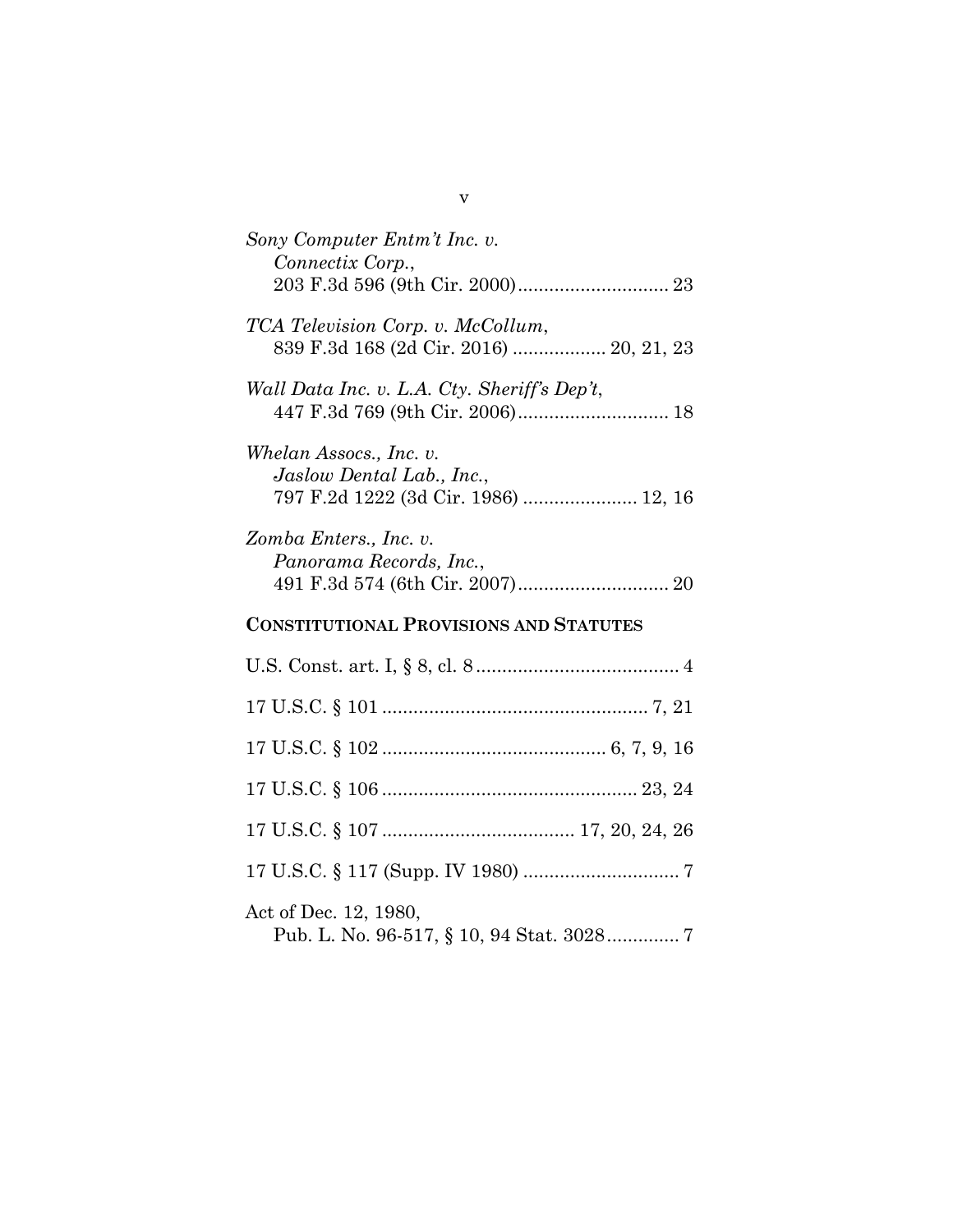| Act of Dec. 31, 1974,               |
|-------------------------------------|
| Pub. L. No. 93-573, § 201(b)(1)(A), |
|                                     |

# **OTHER AUTHORITIES**

| Final Report of the National Commission<br>on New Technological Uses of                                                                                                           |
|-----------------------------------------------------------------------------------------------------------------------------------------------------------------------------------|
|                                                                                                                                                                                   |
|                                                                                                                                                                                   |
| Brett N. Dorny & Michael K. Friedland,<br>Copyrighting "Look and Feel":<br>Manufacturing Technologies v. CAMS,<br>3 Harv. J. L. & Tech. 195 (1990)  26                            |
| Sandra Gonzalez, How Amazon's 'Man in<br>the High Castle' Honors (and Deviates<br>From) Its Source Material, Mashable<br>(0ct. 10, 2015),<br>https://mashable.com/2015/10/10/man- |
| Mark A. Lemley,<br>Convergence in the Law of Software<br>Copyright? 10 High Tech. L.J. 1 (1995) 15                                                                                |
| Ronald J. Mann, Do Patents Facilitate<br>Financing in the Software Industry?                                                                                                      |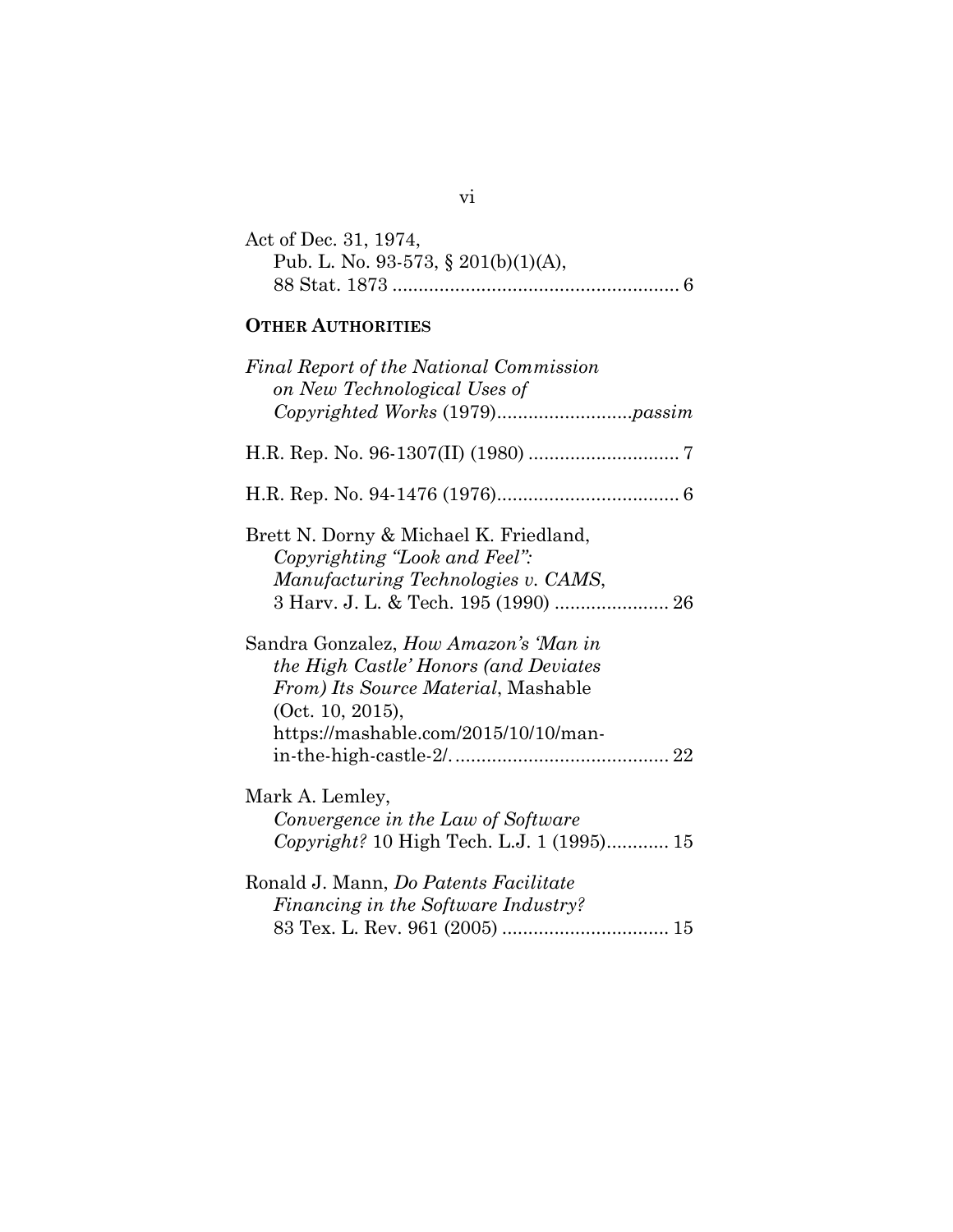| Stephen J. Mellor et al., Why Systems-on-        |
|--------------------------------------------------|
| Chip Needs More UML Like a Hole in the           |
| Head, in UML for SOC Design                      |
|                                                  |
| Oracle, The Java Tutorials:<br>Defining Methods, |
| https://docs.oracle.com/javase/tutorial/         |
|                                                  |
| William F. Patry,                                |
| Eric S. Raymond,                                 |
| The New Hacker's Dictionary                      |
|                                                  |
| Matthew J. Sottile et al.,                       |
| Introduction to Concurrency in                   |
|                                                  |

# vii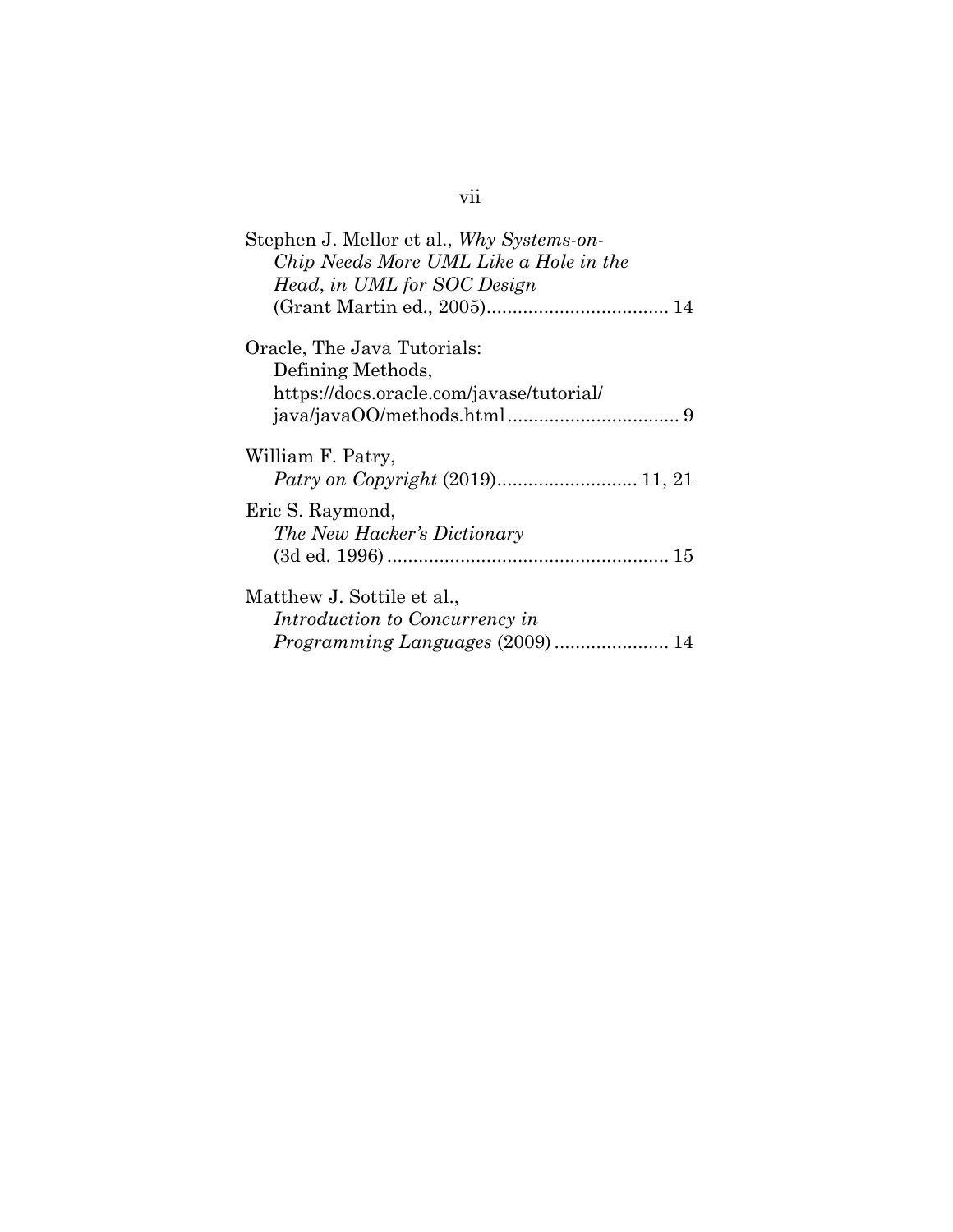#### **INTEREST OF THE AMICUS CURIAE1**

Synopsys, Inc. is one of the largest software companies in the world. The company is a leading provider of a suite of software products used for electronic design automation (EDA). Synopsys' EDA software is used to design and test computer chips used in all kinds of computing devices, ranging from computers to smartphones to automobiles to televisions. The company's customers include virtually all semiconductor companies in the world, including all of the top 20 semiconductor companies (such as Intel, Samsung, and Qualcomm).

Synopsys' software products are highly sophisticated computer programs that contain a great deal of creative expression. Synopsys calls its series of instructions within a particular product a "command set." A command set is what a circuit designer uses to communicate with Synopsys' highly complex computer programs. Synopsys' command sets are similar to the "declaring code" at issue in this appeal.

One software product line—the "synthesis" product—allows chip designers to create an abstract concept of what the chip's capabilities should be. From there, the product will transform the abstraction into a layout of the chip, which is a form of a "blueprint" often consisting of hundreds of millions of components. The software will then optimize this layout

 $\overline{a}$ 

<sup>&</sup>lt;sup>1</sup> All parties have consented to the filing of this brief. No counsel for a party authored any part of this brief, and no such counsel or party made a monetary contribution intended to fund the preparation or submission of this brief. No person other than *amicus curiae* and its counsel made a monetary contribution to the brief's preparation or submission.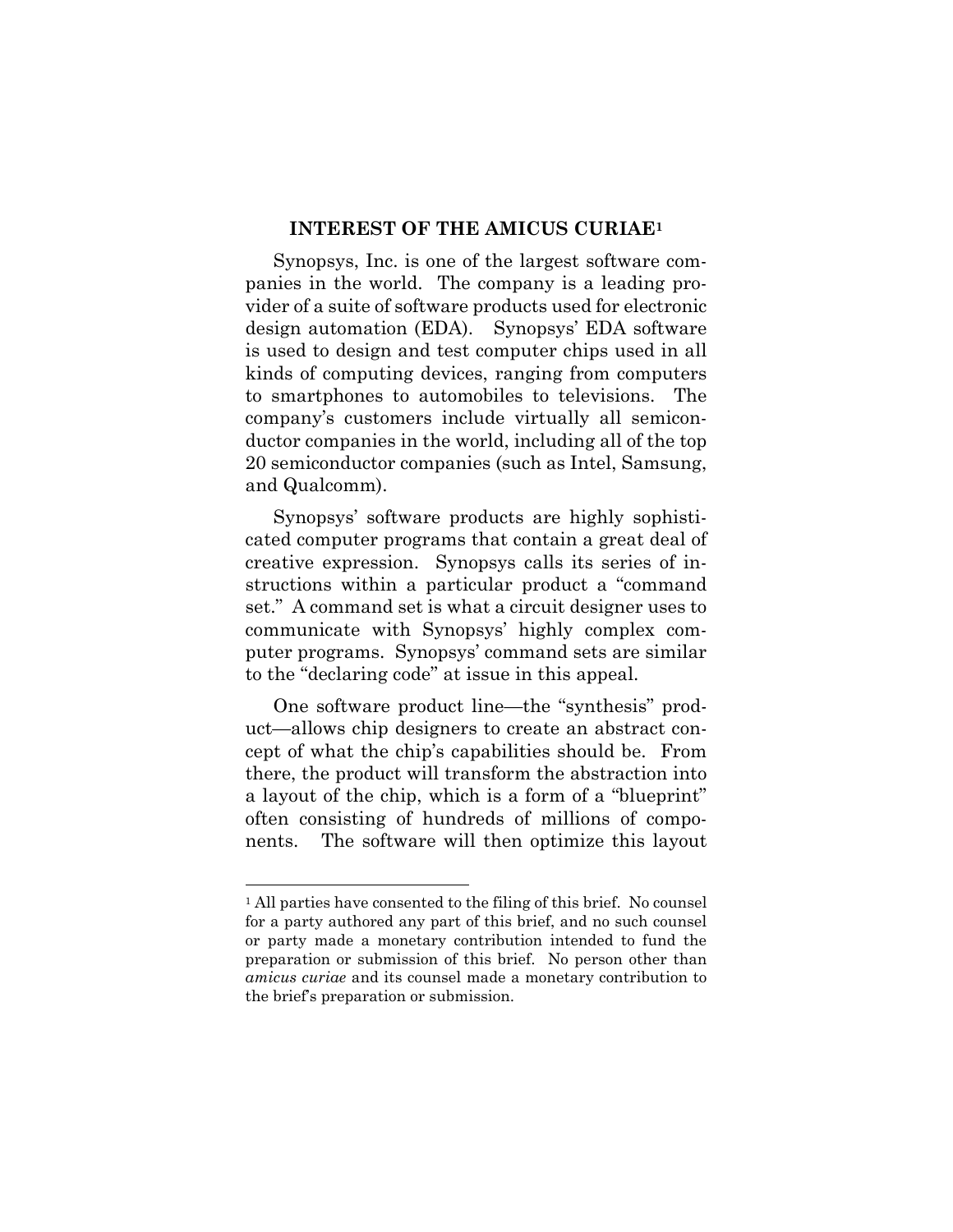according to the desired goals of the chip designer, such as the size and speed of the chip, and how much power the chip consumes. Chip designers specify these detailed goals using a series of commands with parameters. The underlying code implements the instructions.

Another software product line—the "signoff" product—allows a chip designer to independently verify that a chip design will work as intended. This software evaluates how well a chip design will perform based on certain metrics, and whether a design may have vulnerabilities that were previously unknown and unanticipated. Much like the synthesis software, the signoff software has a set of Synopsys-created commands that chip designers use to carry out these functions. The underlying implementing code then carries out the instructions of the commands. The command sets are harmonized across products so that users familiar with the commands for one product line can use another. It is this approach—one that uses familiar and shared language choices—that gives Synopsys a competitive edge.

Synopsys invested hundreds of millions of dollars to develop its suite of products. Because chip design is a very complex process, the effectiveness and efficiency of the command set is important and has a large impact on what can be done with the tooling. Through painstaking research and development, Synopsys developed a comprehensive universe of commands, options to commands, parameters, objects, and attributes for these software products. Synopsys continues to refine its command sets with each new successive generation of technology. Engineers prefer Synopsys' tools in part because similar command sets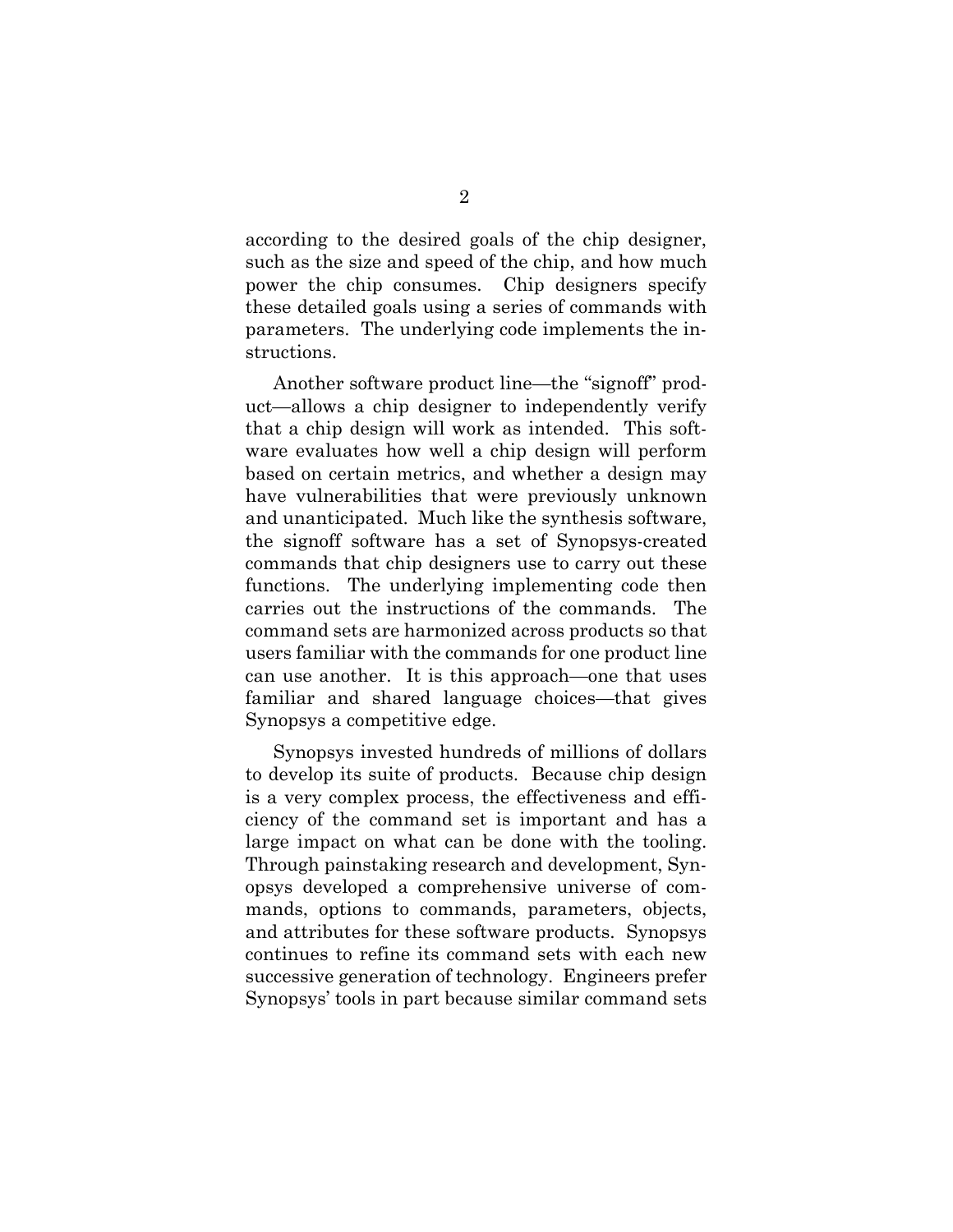can be used through different stages of chip development, and its commands have proven to be effective and successful on many chip design projects over time. As a result, customers become familiar with the "Synopsys" way of expressing commands and continue to use Synopsys. Synopsys' command set (and the expressions therein) were so popular and familiar, a competitor decided to copy them for its own software product. *Synopsys, Inc. v. Atoptech, Inc.*, No. 13-cv-2965 (N.D. Cal.). Synopsys was forced to engage in costly copyright litigation to protect the unique expressions used in its software. After three years, it successfully stopped the competitor's infringing products. But Synopsys lost sales to important customers during that time and was only able to regain it after spending millions of dollars to ensure the infringing products were taken off the market. Permanent Injunction and Disposition Order, ECF No. 929, *Synopsys, Inc. v. Atoptech, Inc.*, No. 13-cv-2965 (N.D. Cal. Dec. 19, 2016).

Synopsys submits this amicus brief to challenge the notion, offered by Google and its amici, that the copying of someone else's code is a mainstay of the computer programming world. It is simply not true that "everybody does it," and that software piracy allows for lawful innovative entrepreneurship, as Google suggests. Google's proposed re-interpretation of copyright law would strip software developers of their ability to protect their unique expressions.

Google further argues that computer code is purely functional with no originality or expression to protect. Worse, Google argues that to the extent there is any originality in code, its protection should be jettisoned in the spirit of "innovation"—essentially, "we can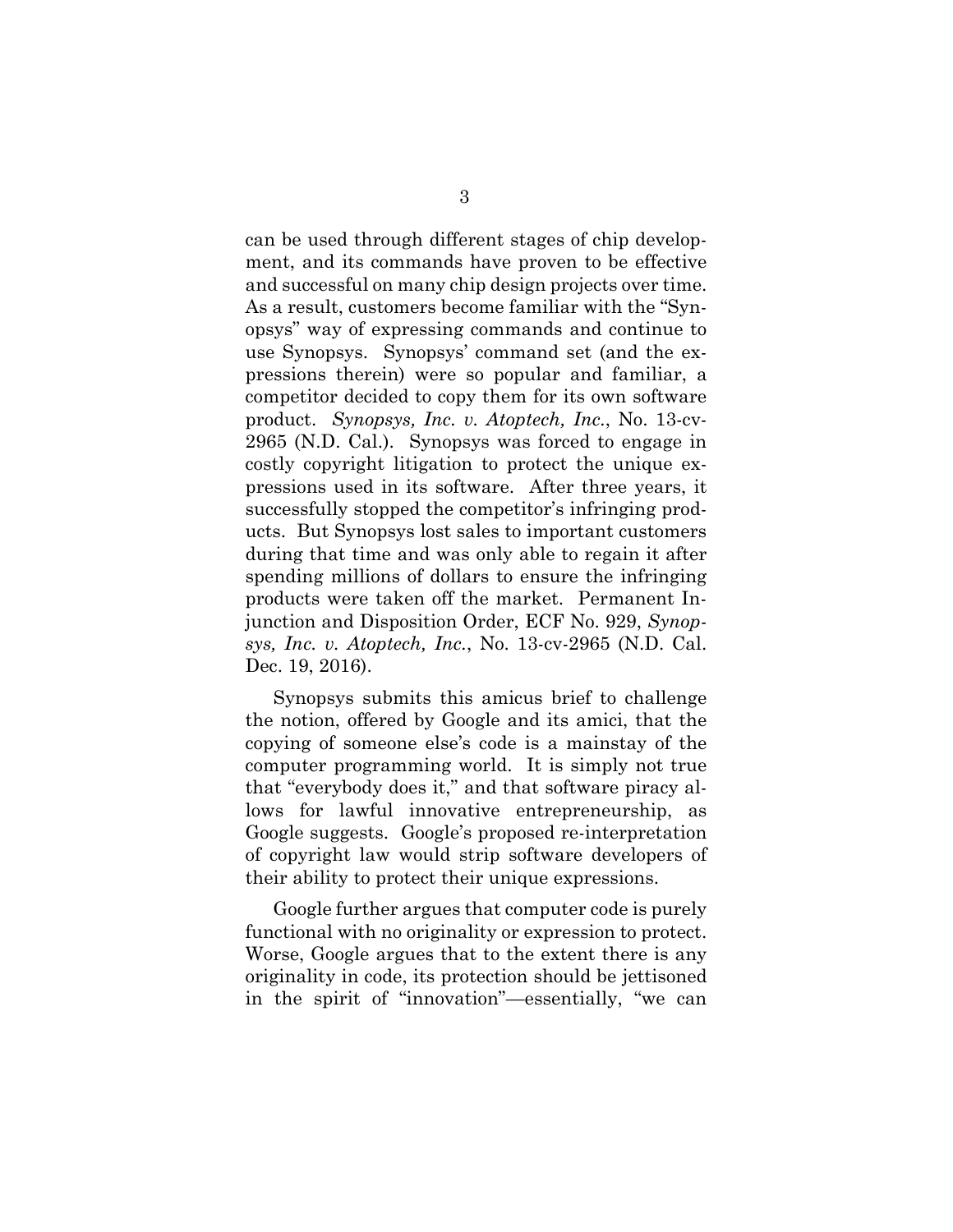compete better through theft." As explained below, Google's arguments ask this Court to turn a blind eye to the plain text of the Copyright Act, as well as this Court's own caselaw.

Synopsys' own experience demonstrates that computer code contains significant originality and expressiveness which is deserving of copyright protection. Treating code as unprotectable, through merger or fair use, would stifle innovation and creativity—not promote it. In the world of computer programming, creativity and innovation come at a cost. Stripped of the assurance that creative code will be rewarded and protected, software developers may not spend the considerable time and resources necessary to create new and innovative software. Google's proposed rule would impede, not promote, "the Progress of Science and useful Arts." U.S. Const. art. I, § 8, cl. 8.

#### **SUMMARY OF ARGUMENT**

I. The Copyright Act protects "computer programs" as "literary works." This protection extends beyond the finished software or application. Copyright law also protects compositions of code that are used as part of software, when there are multiple ways to express the idea or function implemented by the code. Google does not dispute this, but it argues that Oracle is trying to copyright the underlying functionality. That is wrong. Oracle is seeking protection for a set of valuable declaring code and its creative word choices that name and describe the functions to be performed. There is more than one way to name and describe a function as well as a series of functions; the particular way that Oracle has selected in its declaring code is expressive and thus protectable. So too is the structure of Oracle's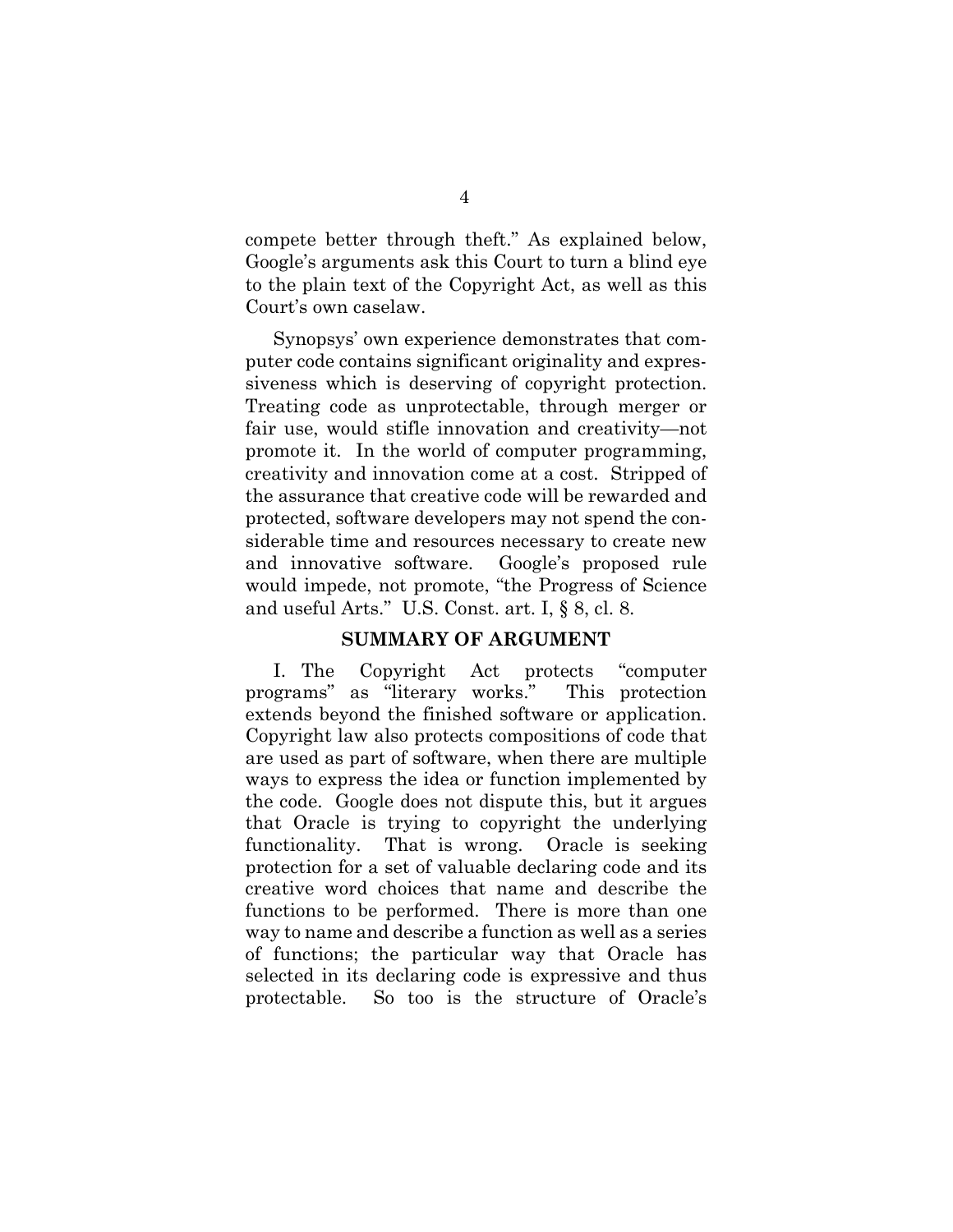programming library: there is originality and creativity in how Oracle has structured its different pieces of component code.

II. Taking protected works of code and using them exactly as the copyright owner intended to create a competing commercial product is not "fair use." Google claims that its use is fair and "transformative" because Oracle's declarations are being used in two different products: Oracle's desktop software and Google's mobile device operating system. But changing the context in which a copyrighted work is used does not make a work "transformative." The relevant question for fair use is how *the copyrighted work* is used, not where it is used. If the code does exactly the same thing in Google's product as it does in Oracle's, then the "purpose and character" of the code has not changed. Moreover, Google's vision of fair use would allow a competitor to reverse-engineer original software, pilfer the best pieces of code, create new software based on the copied code, and use the stolen code to compete against the original creator. This, according to Google, promotes innovation in software development. But as the drafters of computer copyright laws have recognized and as Synopsys has recognized through its own experience, the promotion of innovation requires exactly the opposite: protecting the *original creator*'s ability to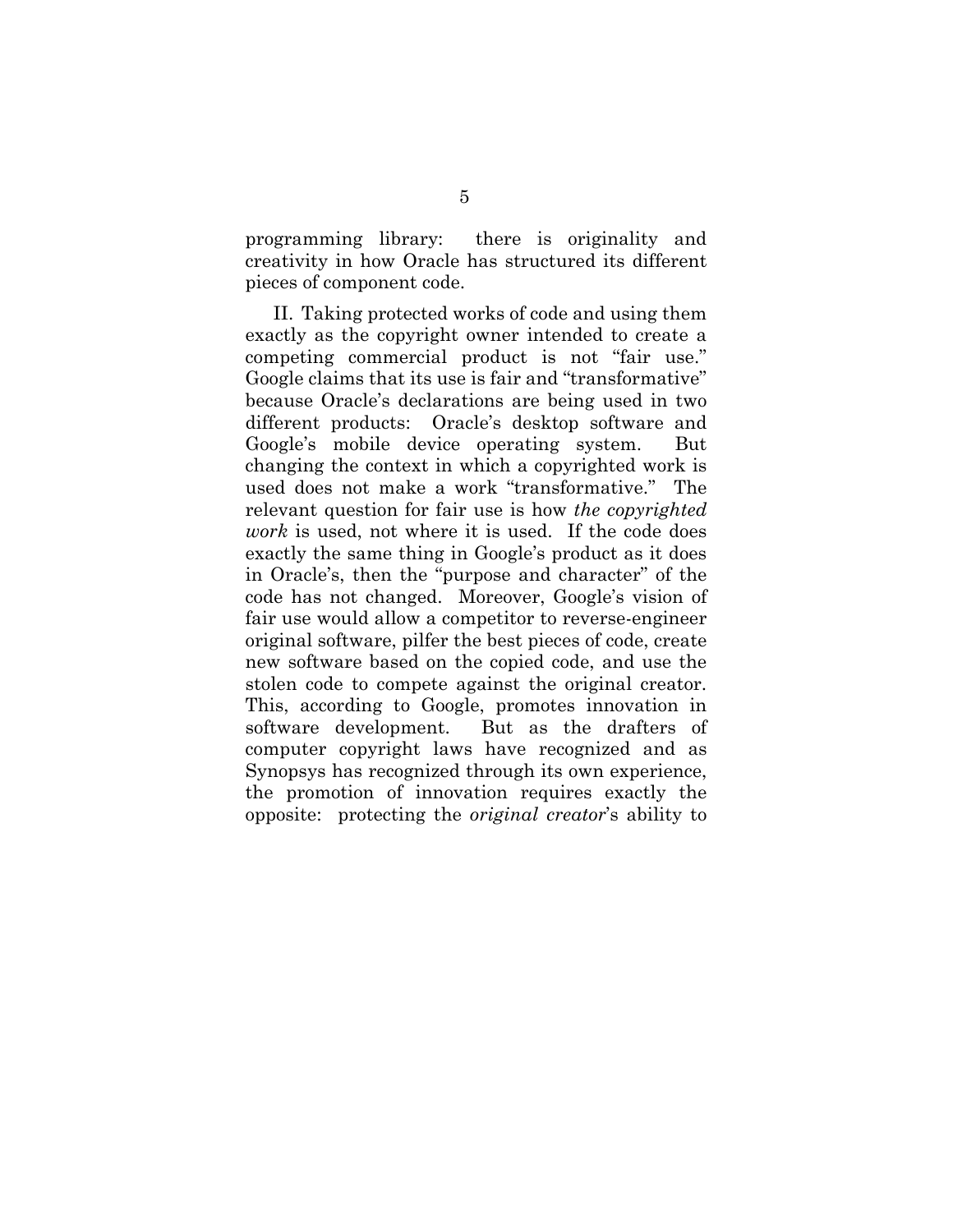access the market so that the creator may reap the rewards of its innovation.

#### **ARGUMENT**

#### **I. Oracle's declaring code is copyrightable expression.**

#### **A. The "statements and instructions" used in computer software are copyrightable as original, creative expression.**

The Copyright Act of 1976 extends copyright protections to "literary works." 17 U.S.C.  $\S$  102(a)(1). When Congress enacted the Act, it understood "literary works" to "include[] computer data bases, and computer programs to the extent that they incorporate authorship in the programmer's expression of original ideas, as distinguished from the ideas themselves." H.R. Rep. No. 94-1476, at 54 (1976), *reprinted in* 1976 U.S.C.C.A.N. 5659, 5667.

The 1976 Act left a placeholder for future developments in computer copyright law. Those developments were to be guided by the National Commission on the New Technological Uses of Copyrighted Works (CONTU), which Congress formed to explore how copyright law could protect "works of authorship . . . in conjunction with automatic systems capable of storing, processing, retrieving, and transferring information." Act of Dec. 31, 1974, Pub. L. No. 93-573, § 201(b)(1)(A), 88 Stat. 1873.

CONTU, however, determined that computer programs required no additional protection, as they were already protected by coverage for other types of expressive works. CONTU, *Final Report of the National Commission on New Technological Uses of*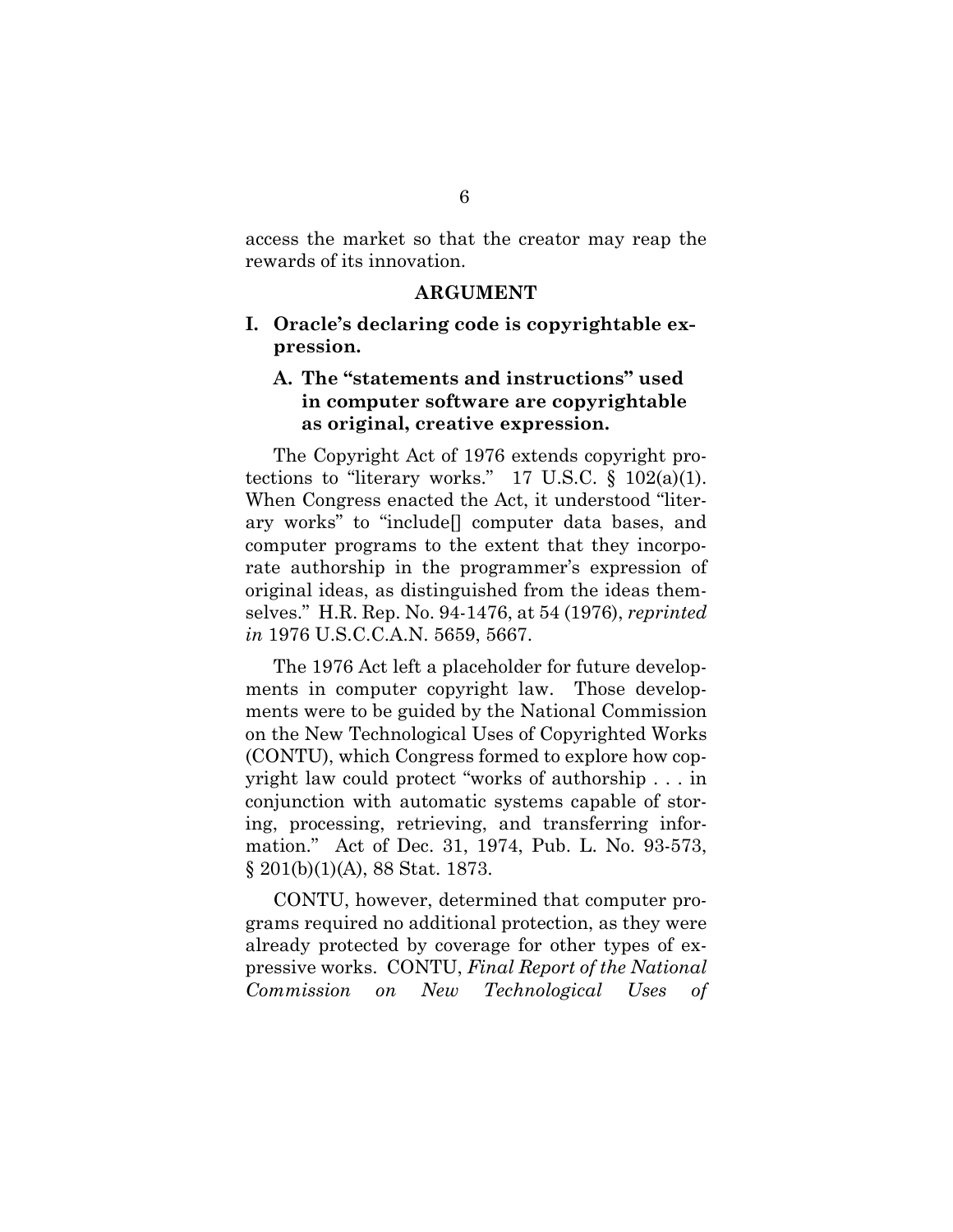*Copyrighted Works* 1 (1979) ("CONTU Report") ("Works created by the use of computers should be afforded copyright protection if they are original works of authorship within [the 1976 Act]."). So when Congress followed up on CONTU's recommendations in 1980,2 it did not see the need to provide special protections for "computer programs." *See* H.R. Rep. No. 96- 1307(II), at 19 (1980), *reprinted in* 1980 U.S.C.C.A.N. 6492, 6509 (Act's purpose was to "clearly apply[] the 1976 law to computer programs"). Rather, it created a limited exception (not at issue here) to the exclusive right to copy a copyrighted "computer program." *See*  17 U.S.C. § 117 (Supp. IV 1980).

Congress accordingly had to define a copyrightable "computer program." It adopted a broad definition: a "computer program" is "a set of statements or instructions to be used directly or indirectly in a computer in order to bring about a certain result." 17 U.S.C. § 101. So if "computer programs" are "literary works," *id.* § 102(a), the Copyright Act's protections extend to any arrangement of code if that arrangement includes more than one "statement[]" or instruction[]," and the arrangement "bring[s] about a certain result."

Like every other copyrightable work, a "computer program" is protectable only to the extent that it is an *expression*—the "idea, procedure, process, system, method of operation, concept, principle, or discovery" itself cannot be copyrighted. 17 U.S.C. § 102(b). CONTU acknowledged that copyright "protects the program so long as it remains fixed in a tangible medium of expression but does not protect the electromechanical functioning of the machine." CONTU

 $\overline{a}$ 

<sup>2</sup> Act of Dec. 12, 1980, Pub. L. No. 96-517, § 10, 94 Stat. 3028.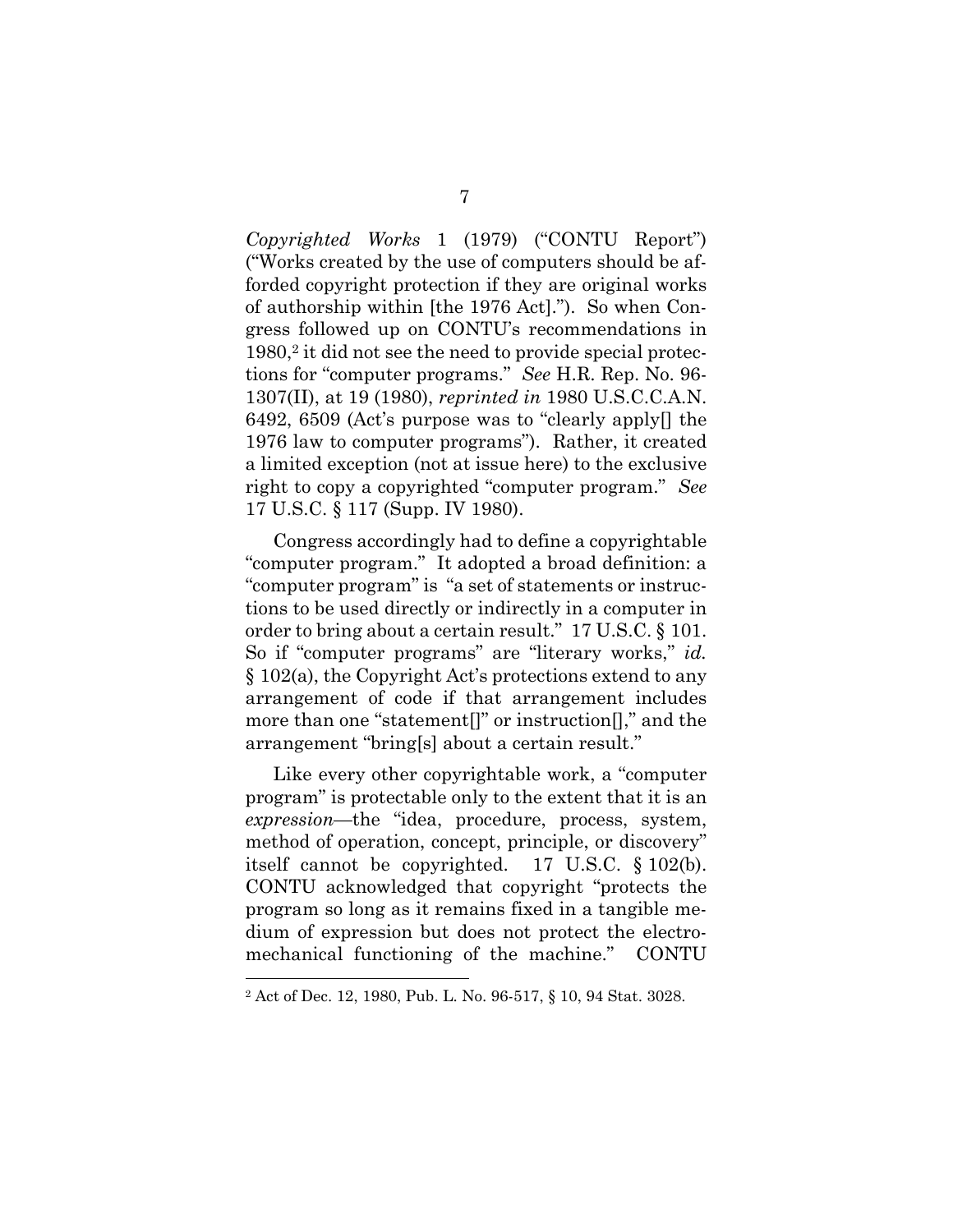Report 20. If there were only one set of "specific instructions" that could carry out a particular idea, CONTU concluded it would be a "logical extension of the fundamental principle that copyright cannot protect ideas" to treat those instructions as uncopyrightable. *Id.* But "[w]hen other language *is* available," CONTU acknowledged that a program can be copyrighted; CONTU stated that other programmers could only "read copyrighted programs and use the ideas embodied in them" to "prepar[e] their own works." *Id.*

Because "computer program" is so broadly defined, the Copyright Act's protections for "computer programs" go beyond the end user's application software. Certain literal components within application software are protectable expression—for example, the commands that allow users to instruct the application on what to do and what task to perform. *E.g.*, *Dun & Bradstreet Software Servs., Inc. v. Grace Consulting, Inc.*, 307 F.3d 197, 214 (3d Cir. 2002) (holding that the commands used by a program for preparing employee W-2s are copyrightable). The non-literal components of a computer program, such as the "structure, sequence, and/or organization of [a] program" can also be expressive and copyrightable. *E.g.*, *Johnson Controls, Inc. v. Phoenix Control Sys., Inc.*, 886 F.2d 1173, 1175 (9th Cir. 1989).

#### **B. This is a case about creative expression used to achieve a particular function, not the function itself.**

Google does not dispute that copyright protections should extend to code. Google Br. 25 (arguing that implementing code is protectable creative expression). But it claims that Oracle's declarations *cannot* be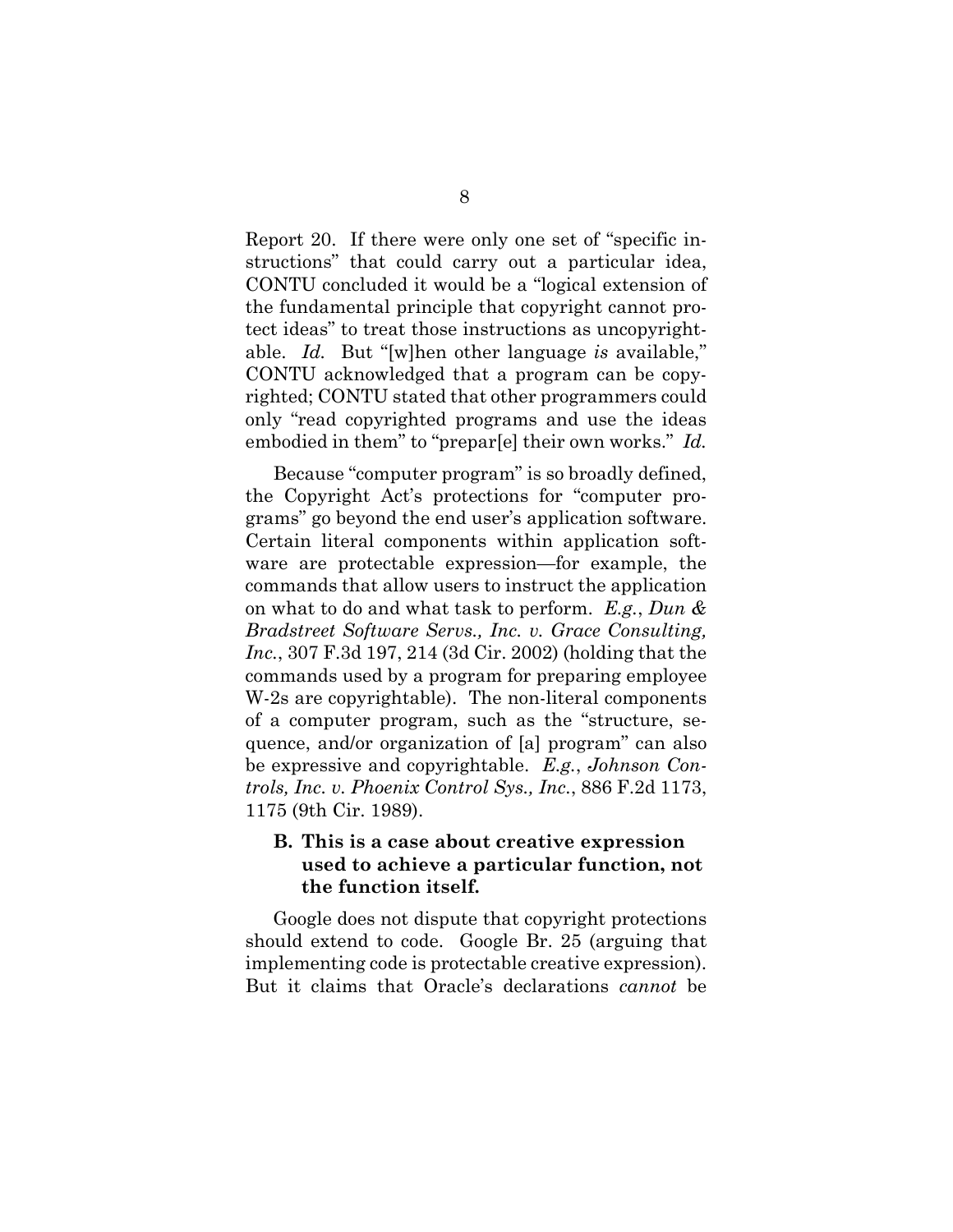expressive because they are meant to do one thing: they *function* as a means of calling up implementing code. *Id.* at 20. Because declarations serve a function, Google argues, they are uncopyrightable "methods of operation" under § 102(b). *Id.*

Google's argument misses the point: Oracle's declarations are not the functions themselves; rather, they are Oracle's creative expressions of how to carry out particular functions. The purpose of each portion of declaring code is to provide, among other things, a name for the method, the names of the variables to be used, and a description of when the function can or should be used. Oracle, The Java Tutorials: Defining Methods, https://docs.oracle.com/javase/tutorial/java/ javaOO/methods.html. The words are used together in a unique and meaningful sentence, and each set of declaring code uniquely expresses a set of activities. And the set of declaring code collectively creates multiple expressions for multiple activities. Oracle's code goes beyond "mere labels": each declaration is a composition that is "intended to instruct" on the function to be carried out. *Higgins v. Keuffel*, 140 U.S. 428, 431-32 (1891). An individual work of declaring code has creativity in it that can be considered protectable creative expression. *See Applied Innovations, Inc. v. Regents of Univ. of Minn.*, 876 F.2d 626, 634-35 (8th Cir. 1989) (concluding that 550 "short, simple declarative sentences" are copyrightable); *Soc'y of Holy Transfiguration Monastery, Inc. v. Gregory*, 689 F.3d 29, 50-52 (1st Cir. 2012) ("not all short phrases will automatically be deemed uncopyrightable"). There is creativity involved in crafting almost every part of a declaration. Take one aspect of Google's example of the declaring code for determining the larger of two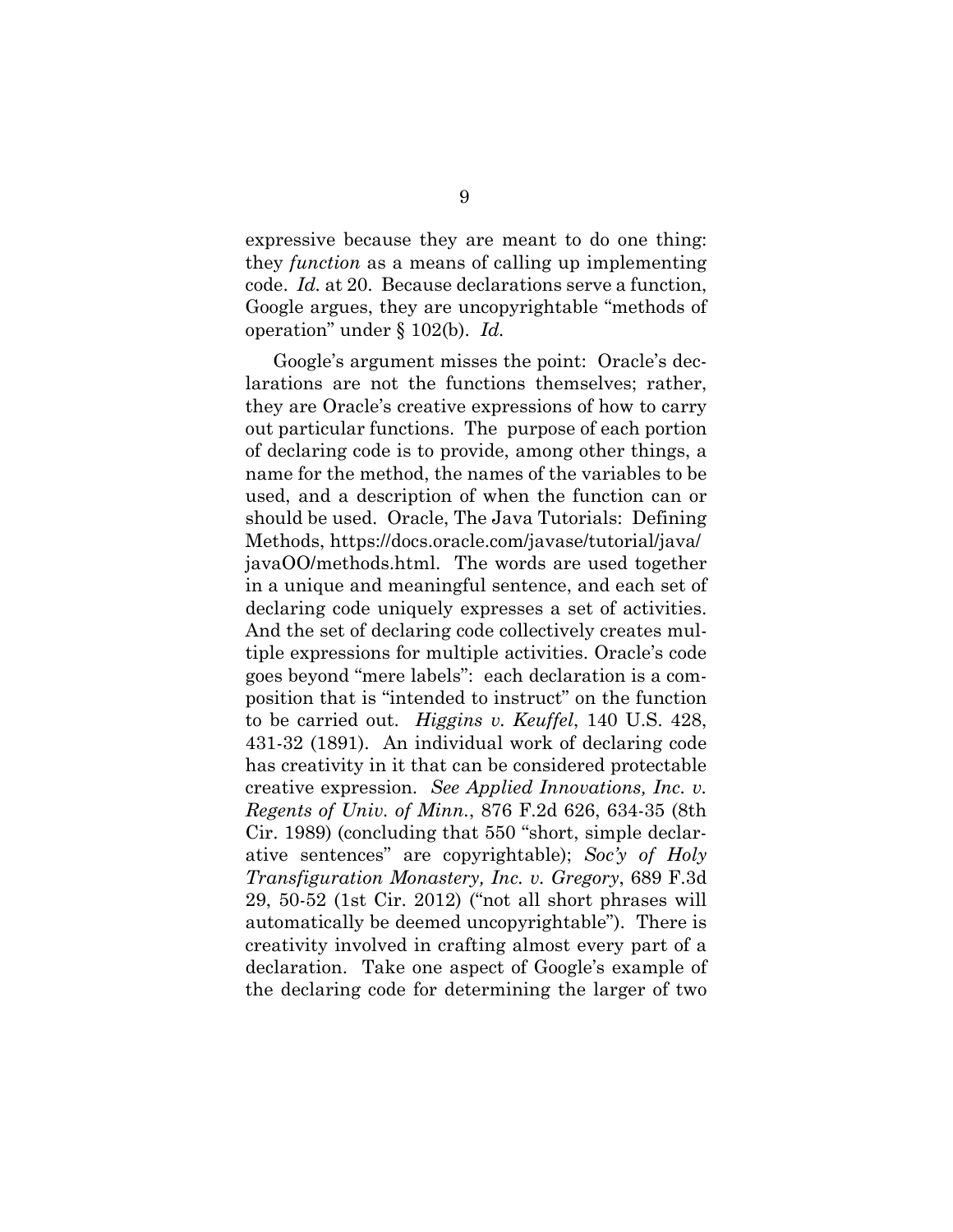integers: the name of the declaration *java.lang.Math.max*. Google Br. 6. Oracle decided that the best name for the function is *max*. Java developers, including Google's programmers, grew accustomed to using that nomenclature. But Oracle or Google—could have called that function *LargeInt* (larger integer), *GreaterInt* (greater of the two integers), *HighestNumber*, *MaxNumber*, or a variety of other conventions to accomplish the same thing. Oracle is not trying to copyright the concept of taking the larger of two integers—it is instead seeking to copyright how that function is expressed, including the name that Oracle has selected for that function.

In Synopsys' own experience, users value thoughtfulness and creativity in coding, even for relatively minute aspects such as the names of commands. Synopsys expended considerable resources to develop commands that are familiar to chip designers and efficiently expedite chip development. For example, in Synopsys' PrimeTime timing analysis software, users conducting timing tests can instruct the software to make a certain assumption about a change in the voltage rate over time (the slew rate) if one variable (the drive resistance) is lower than the other (network impedance). The command to call up that assumption is:

#### *rc\_degrade\_min\_slew\_when\_rd\_less\_than\_rnet.*

Here, "degrade\_min\_slew" refers to the function to be performed (an assumption about a change in the slew rate), and "rd" and "rnet" refer to the two variables, drive resistance and network impedance. "Less than" is a description of when the assumption should be made, *i.e.*, when one variable is lower than the other.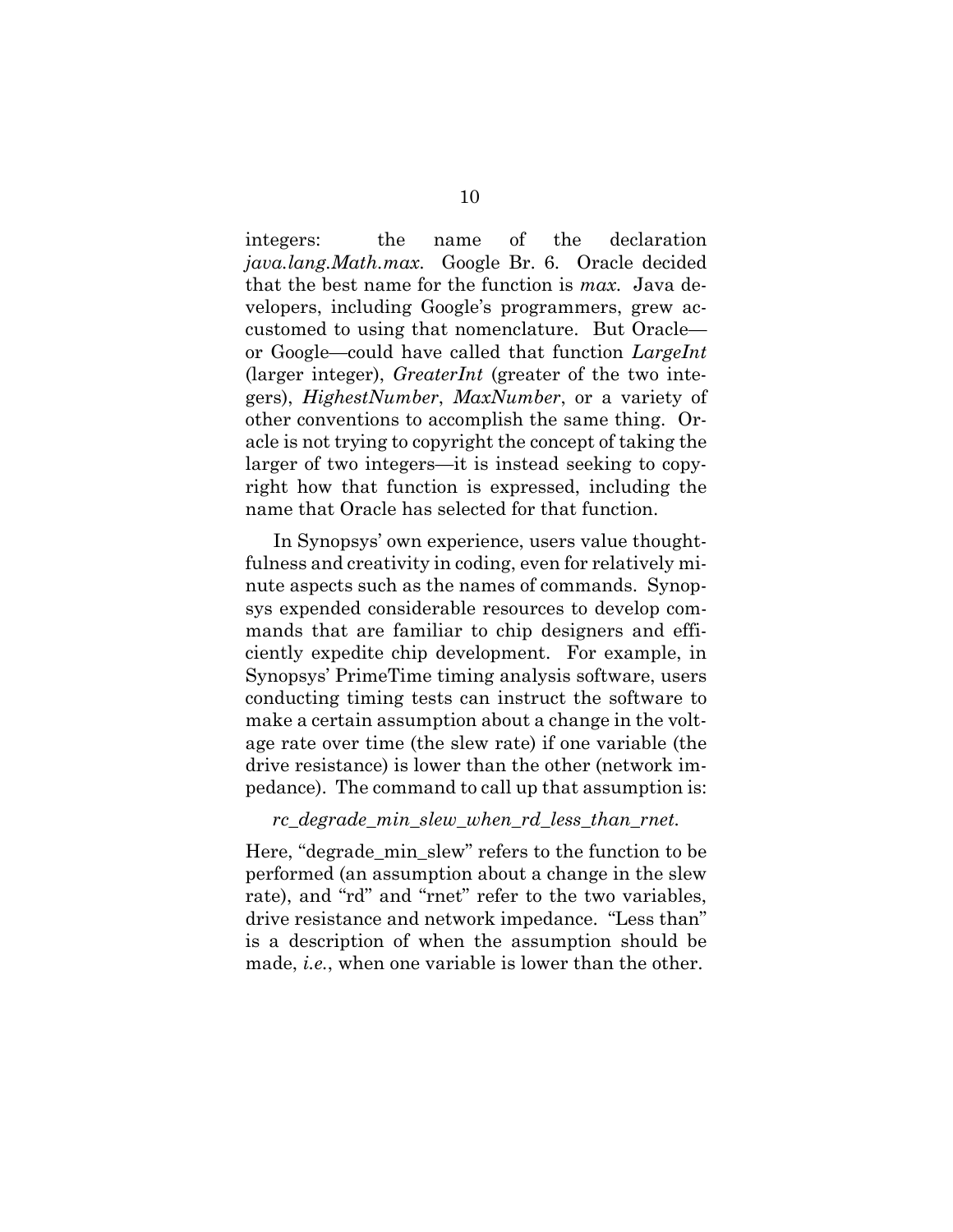Synopsys did not need to assign this particular name to this particular function. It could have named the command (1) *threshold\_resistance\_ratio\_drivenet*, (2) *dnr\_ratio\_thresh*, (3) *rndr\_adjust\_limit*, or (4) *accuracy\_threshold\_ratio*, among other expressions. But Synopsys named this particular function in a way it believed struck the right balance between accurate description and efficiency. That is a creative expression deserving of copyright protection.

### **C. "Merger" does not apply simply because a popular and efficient expression of code is the only one that is currently in use.**

1. Google's copyrightability argument is ultimately about efficiency: if a developer creates an expression for a function, the expression enters common usage, and no one else develops an alternative expression, the expression becomes uncopyrightable because programmers should not be required to start over and create new expressions from scratch. Google Br. 27, 29 (Sun "made only one expressive choice," and protecting that choice against unlicensed copying would force "Java developers to learn thousands of new calls to replace those they already know"). Google claims that, under the doctrine of merger, $3$  the lone

 $\overline{a}$ 

<sup>&</sup>lt;sup>3</sup> At the outset, there is some doubt as to whether there is a "merger" doctrine at all. Citing this Court's decision in *Baker v. Selden*, 101 U.S. 99 (1879), courts have crafted a "merger" rule based on the idea/expression distinction: when an idea and expression are "inseparable," the two merge together, and the expression become uncopyrightable. *Herbert Rosenthal Jewelry Corp. v. Kalpakian*, 446 F.2d 738, 742 (9th Cir. 1971). But the problem with this so-called doctrine is that *Baker* never mentions it—that case was about whether a copyright in a book describing an accounting system extends protections for the system itself. William F. Patry, 2 *Patry on Copyright* § 4:46 (2019) (casting merger as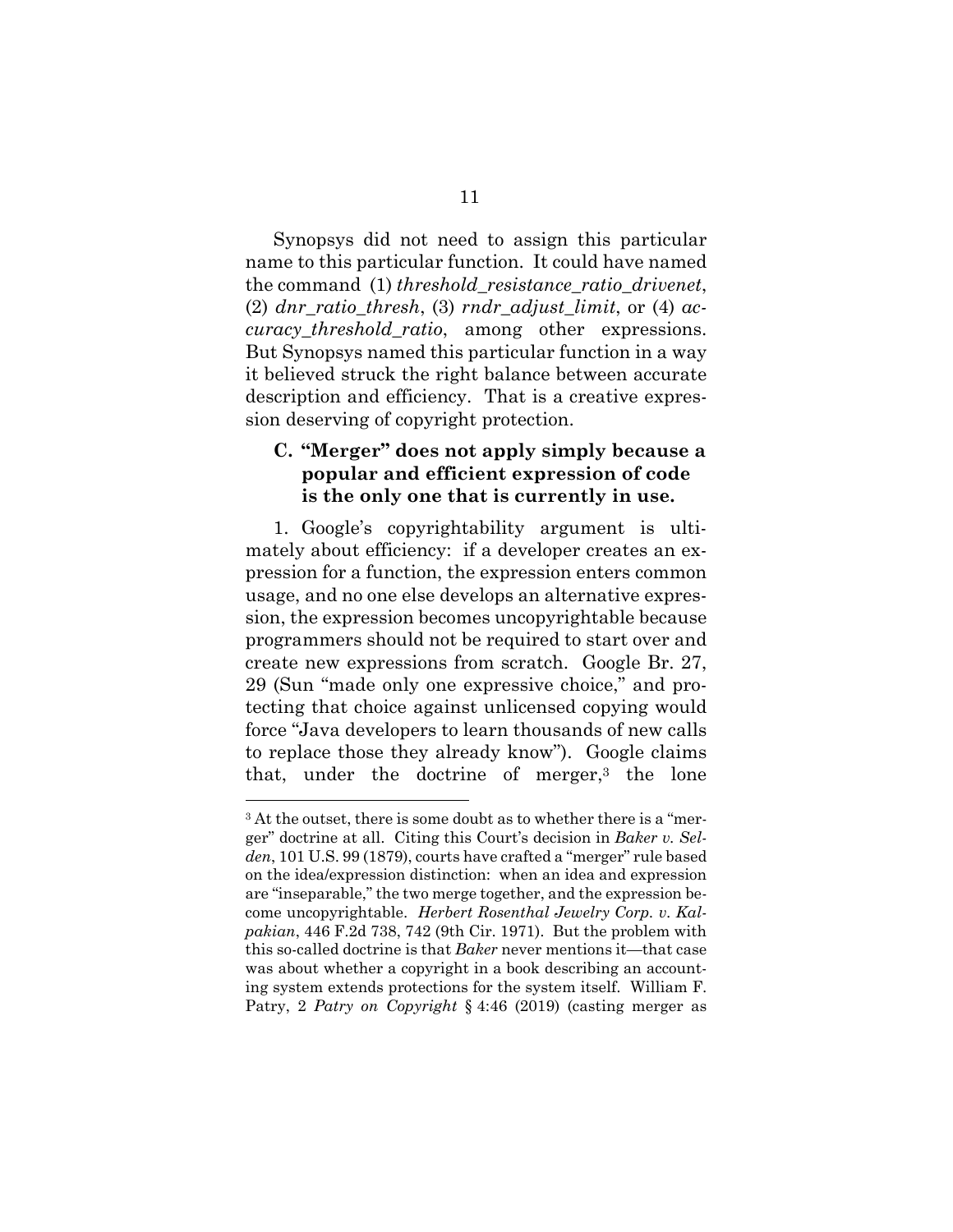expression is uncopyrightable because there is no other way of expressing the function. *Id.* at 30-31. But nothing in copyright law, not even "merger," allows the creative laziness of copiers to determine the copyrightability of works that otherwise should be protected.

"Merger" requires Google to establish that no one *can* develop another expression, which Google has failed to demonstrate. *Whelan Assocs., Inc. v. Jaslow Dental Lab., Inc.*, 797 F.2d 1222, 1236 (3d Cir. 1986) ("everything that is not necessary to the purpose or function" of a computer program is "part of the expression of the idea"). All Google has argued is that no one *has* developed another expression. As the Federal Circuit correctly observed, "nothing prevented Google from writing its own declaring code, along with its own implementing code, to achieve the same result [as Oracle's declaring code]." Pet App. 151-152a. "Because alternative expressions were available, there is no merger." *Id.* at 151a (citation omitted).

 $\overline{a}$ 

<sup>&</sup>quot;merely a judgment that there is a lack of originality"). CONTU itself recognized that *Baker*'s holding "is often misconstrued as imposing a limit on the copyrightability of works which express ideas, systems, or processes." CONTU Report 19. According to CONTU, *Baker* "properly stands for the proposition that *using* the system does not infringe the copyright in the description." *Id.* (emphasis added). CONTU believed "the rationale for the doctrine of *Baker v. Selden* in no event justifies the denial of copyrightability to any work." *Id.* (quoting 1 *Nimmer on Copyright* § 37.31 (1976)). This accords with how this Court has described *Baker*'s holding. *See Feist Publ'ns, Inc. v. Rural Tel. Serv. Co.*, 499 U.S. 340, 350 (1991); *Mazer v. Stein*, 347 U.S. 201, 217 (1954). And to the extent that *Baker* speaks to originality, Google has conceded that issue.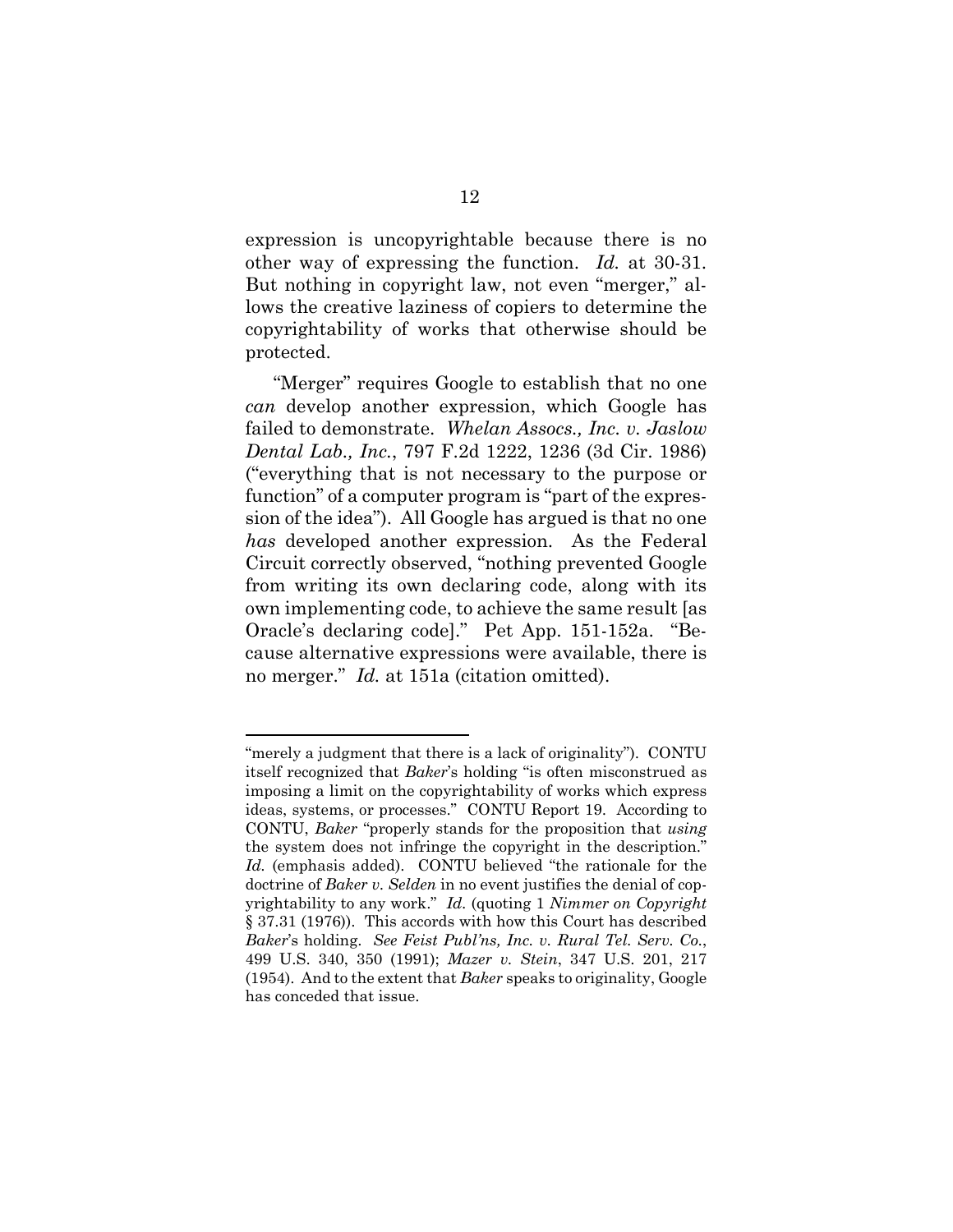2. Google contends that "merger" should apply because it would be inefficient to require programmers to rewrite existing tools from scratch. Google Br. 26. But efficiency should play no role in determining whether there is only one expression of an idea. Google's misplaced focus on efficiency—which is not part of the copyrightability analysis—may stem from decisions from the courts of appeals that discuss the "industry-wide goal" of efficiency in computer programming as part of the merger analysis. *See, e.g.*, *Computer Assocs. Int'l, Inc. v. Altai, Inc.*, 982 F.2d 693, 708 (2d Cir. 1992); *see also Sega Enters. Ltd. v. Accolade, Inc.*, 977 F.2d 1510, 1525 (9th Cir. 1992) (as computer programs are "essentially utilitarian," "many aspects of the program are not protected by copyright"). *Altai* and cases that follow it reason that "there may be only a limited number of efficient implementations for any given program tasks," so "multiple programmers, working independently, will design the identical method employed in the allegedly infringed work." 982 F.2d at 708. Because "efficiency concerns may so narrow the practical range of choice as to make only one or two forms of expression workable options," the one or two forms of expression that are typically used are considered by these courts to be uncopyrightable under the merger doctrine. *Id.* 

To be clear, even *Altai* would not save Google from an infringement claim here: *Altai* merely observes that programmers may *independently* arrive at the same expression, while Google advocates for a copyrightability standard by which it can deliberately steal other programmers' code. But even the Second Circuit's efficiency-driven analysis is unrealistic—in particular, the assumption that there is only one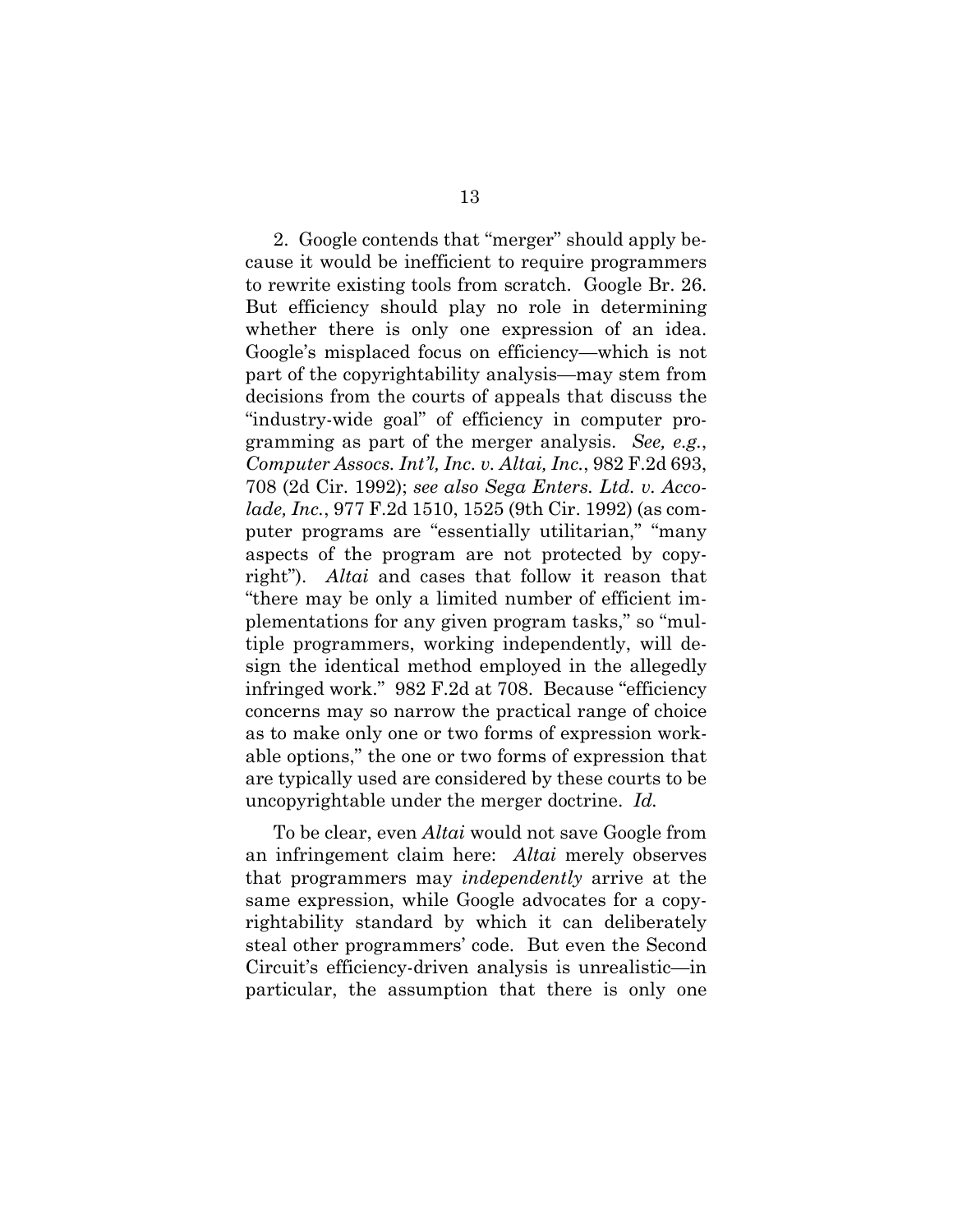efficient way to code something. There are many aspects of computer software that can be expressed in multiple ways. Naming a command that performs a specific function is just one example. *See supra* pp. 9- 11. Implementing code provides another. An instruction, for example, that is designed to detect whether a letter is a vowel can be written as:

```
if (letter == 'a' || letter == 'e' || letter == 'i' || letter
== 'o' || letter == 'u'} {
```
puts("That letter is a vowel.");

} else {

puts("That letter is not a vowel.");

}

But the same instruction can be written as:

```
switch (letter) {
```
case 'a' : case 'e': case 'i': case 'o': case 'u':

```
 puts("That letter is a vowel.");
```
break;

default:

puts("That letter is not a vowel.");

}

Indeed, there are different schools of thought on how code should be expressed. Proponents of "syntactic sugar" favor the use of programming shorthand, which presents a function in a shorter, more aesthetically pleasing format. *See* Matthew J. Sottile et al., *Introduction to Concurrency in Programming Languages* 151 (2009); *see also* Stephen J. Mellor et al., *Why Systems-on-Chip Needs More UML Like a Hole in*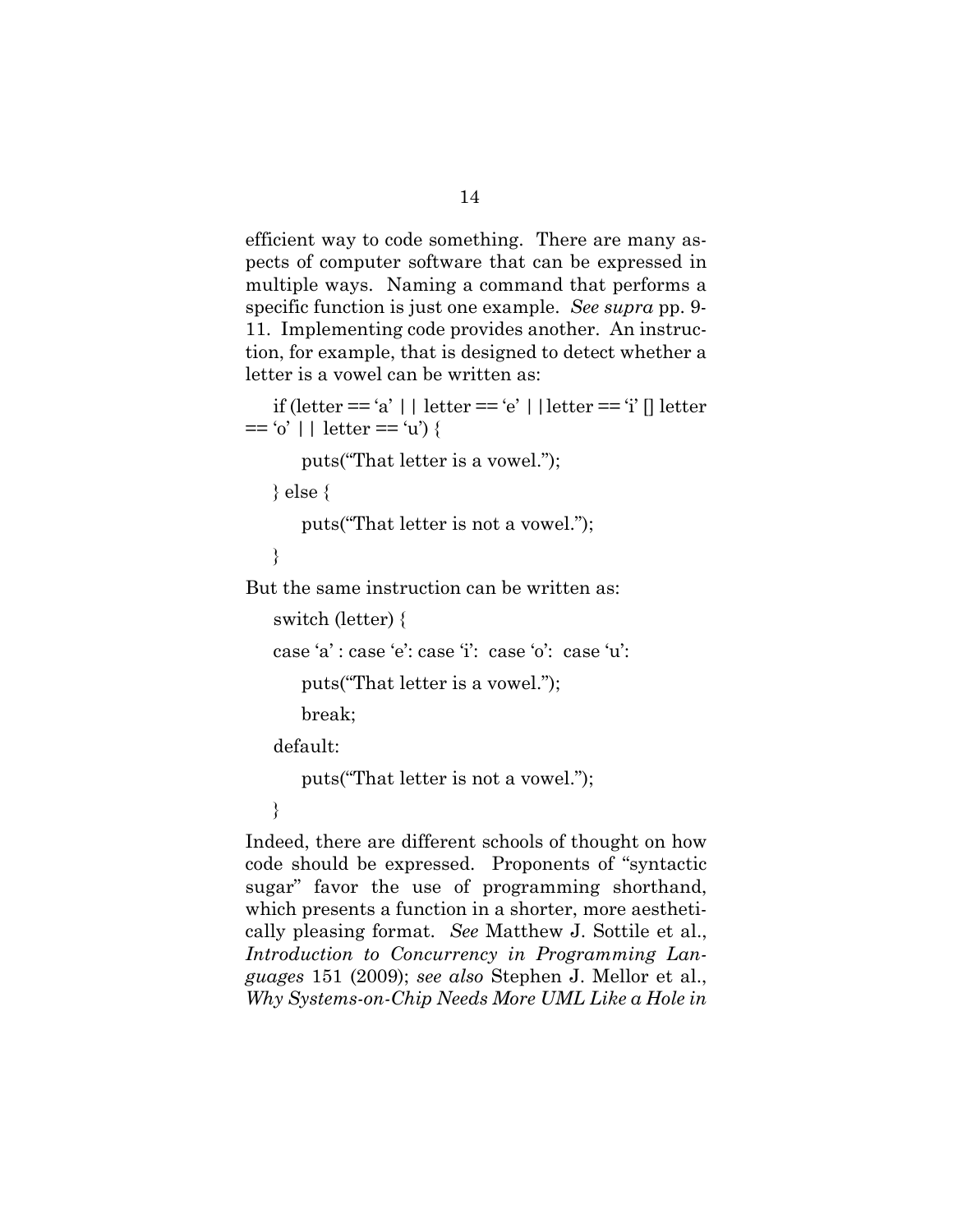*the Head*, *in UML for SOC Design* 23 (Grant Martin ed., 2005) (describing syntactic sugar as "a sweeter way of expressing the same thing," and noting that discerning "which one is syntactic sugar, and which the one true way of expressing the statement is often a matter of heated debate"). Advocates for "syntactic salt," by contrast, favor the "showing of work." Instead of using shorthand for a certain action, the programmer spells out everything that is necessary for a script to be understood and carried out, so as to avoid the possibility of writing "bad code." Eric S. Raymond, *The New Hacker's Dictionary* 431 (3d ed. 1996). These two schools of thought suggest that for many programmed functions, there is more than one way of expressing the function and that there is no uniform view as to what is truly "efficient." As with all literary works, the quality is subjective based upon the artistic choices of the coder.

The Second Circuit's obsolete understanding of how computer programming works led to its creation of a confusing merger test that has severely limited the universe of protectable code.4 *See* Mark A. Lemley, *Convergence in the Law of Software Copyright?* 10 High Tech. L.J. 1, 14 (1995) (recounting two lawyers' descriptions of the Second Circuit's test as a "legal Chernobyl" that "complicated the simple and confounded the complex"); Ronald J. Mann, *Do Patents* 

 $\overline{a}$ 

<sup>4</sup> Under this test, "a court would first break down the allegedly infringed program into its constituent structural parts. Then, by examining each of these parts for such things as incorporated ideas, expression that is necessarily incidental to those ideas, and elements taken from the public domain, a court would be able to sift out all non-protectable material." *Computer Assocs. Int'l, Inc. v. Altai*, 982 F.2d 693, 706 (2d Cir. 1992).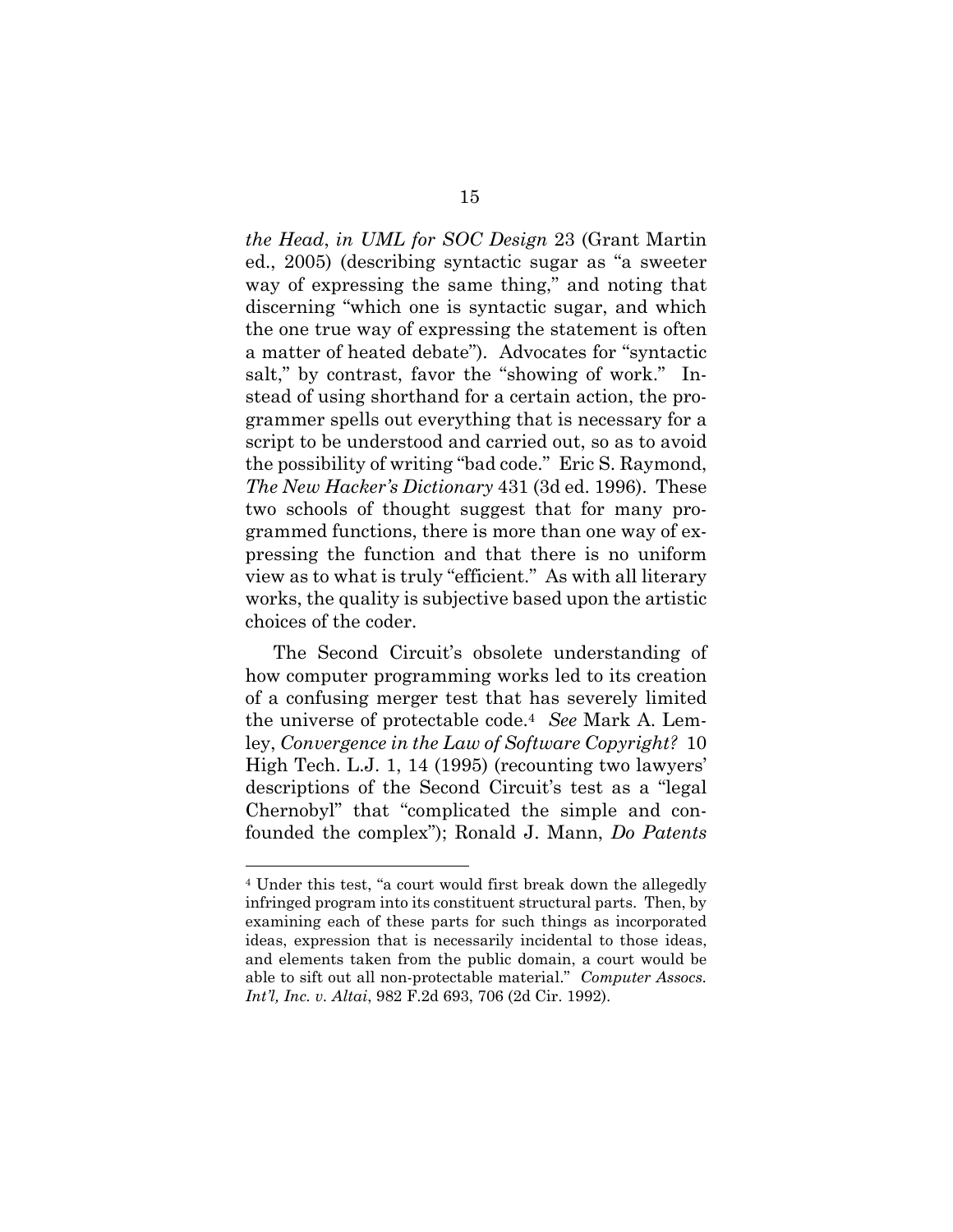*Facilitate Financing in the Software Industry?* 83 Tex. L. Rev. 961, 971 (2005) (*Altai* "made it difficult to obtain copyright protection for the broader structural features of programs"). Although Google's merger arguments fail under any understanding of the "doctrine," this Court should reject any framework that has a restrictive view of whether code can be "expressive." All that the Copyright Act requires is that there be more than one expression of an idea. Thus, "everything that is not necessary to the purpose or function" should be treated as protectable expression. *Whelan Assocs.*, 797 F.2d at 1236; *see also Dun & Bradstreet*, 307 F.3d at 216 (rejecting *Altai*'s "doctrine of externalities").

#### **D. The organization and structure of code are also protected by copyright.**

Google also challenges the copyrightability of "[t]he organizational system of the Java SE libraries." Google Br. 19. How Oracle chooses to arrange its code, Google contends, is merely a "system" that is expressly left unprotected under § 102(b). *Id.*

Google's argument continues to confuse the idea here, the "system"—with an expression of that idea. *See Feist Publ'ns, Inc. v. Rural Tel. Serv. Co.*, 499 U.S. 340, 356 (1991) (section 102(b) merely "restate[s] [] the basic dichotomy between expression and idea," and does not "enlarge<sup>[]</sup> or contract<sup>[]</sup> the scope of copyright protection" (citation omitted)). As the Federal Circuit explained, the Java library is like a protectable taxonomy, a method of organizing "over six thousand commands to carry out pre-assigned functions." Pet. App. 162a. Oracle's code will not organize itself, and there is more than one way of organizing it.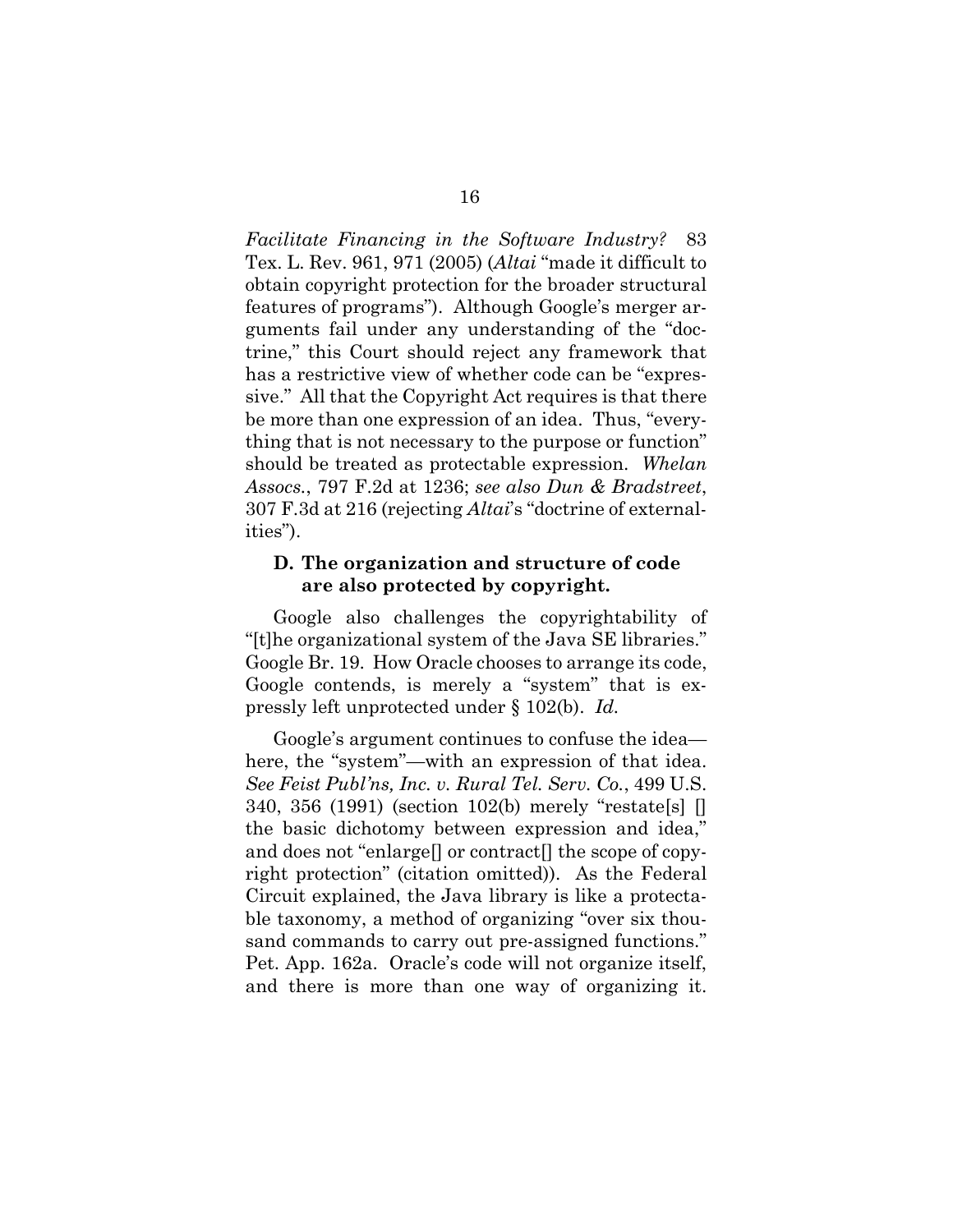"Classification is a creative endeavor," *Am. Dental Ass'n v. Delta Dental Plans Ass'n*, 126 F.3d 977, 979 (7th Cir. 1997), and there is "creative thought" that goes into an "underlying taxonomy." *ATC Distrib. Grp., Inc. v. Whatever It Takes Transmissions & Parts, Inc.*, 402 F.3d 700, 708 (6th Cir. 2005); *see also Feist*, 499 U.S. at 348 (noting that there are creative "choices as to selection and arrangement"). That Oracle's library collects and organizes expressions does not make it into a "system," and it also does not change the answer to the copyrightability question—there is still creativity in how those expressions are to be organized. *See Am. Dental Ass'n*, 126 F.3d at 980-81 (observing that a word processor is not a "system" "just because it has a command structure for producing paragraphs").

#### **II. Google's wholesale copying and use of Oracle's code was not fair use.**

Commercial plagiarism is the worst form of piracy, and fair use does not excuse it. Whether the use of a work is "fair" depends on four nonexclusive factors: "(1) the purpose and character of the use; (2) the nature of the copyrighted work; (3) the substantiality of the portion used in relation to the copyrighted work as a whole; [and] (4) the effect on the potential market for or value of the copyrighted work." *Harper & Row, Publishers, Inc. v. Nation Enters.*, 471 U.S. 539, 560- 61 (1985).

While the four factors may be nonexclusive, they are expressly in the fair use statute. 17 U.S.C. § 107. What is not in the statute are two additional considerations that Google seeks to include as part of the fair use inquiry: (1) whether "the custom or public policy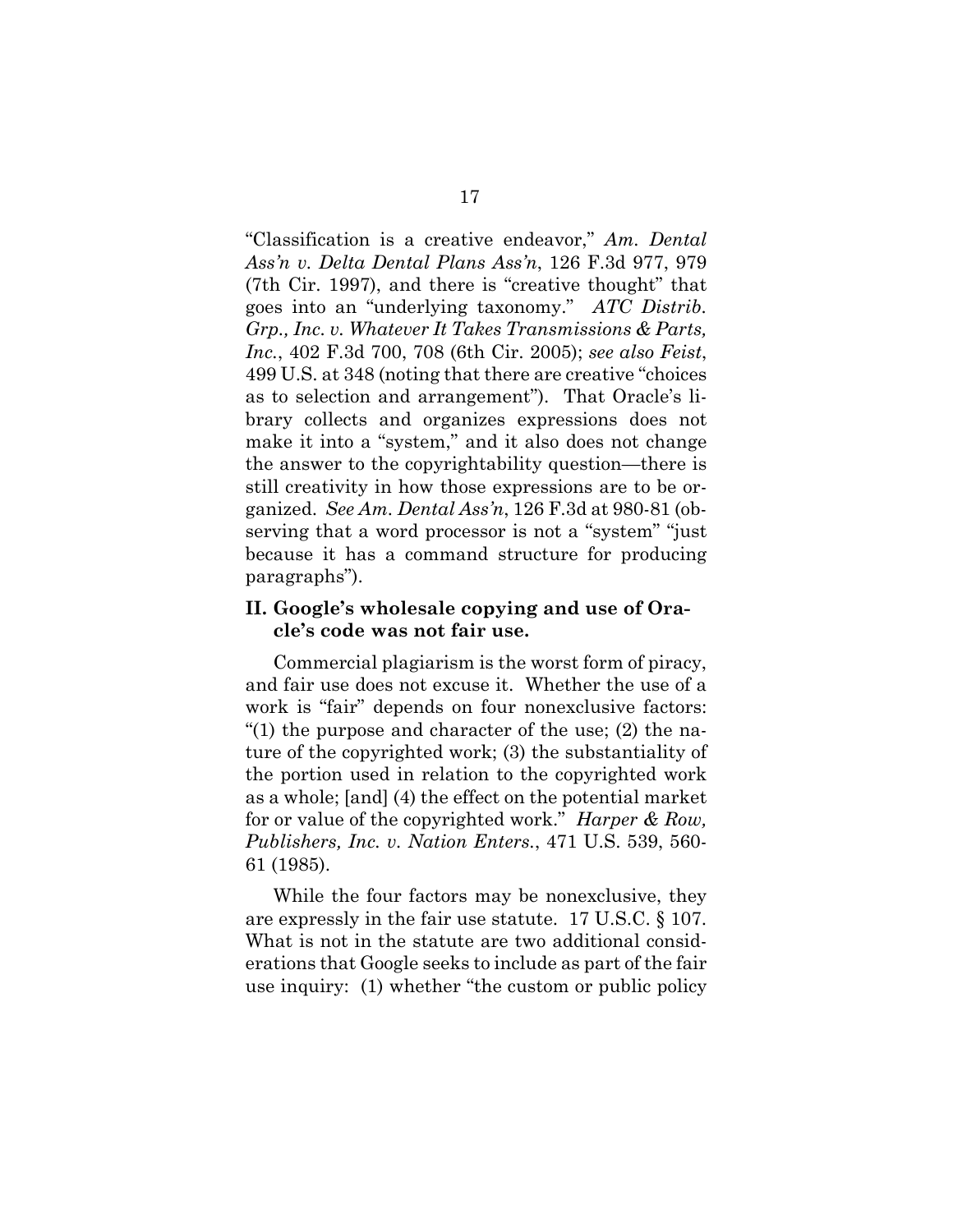at the time would have defined the use as reasonable," Google Br. 38 (citation omitted); and (2) whether "the reuse of a small amount of low-value expression . . . would unleash a large amount of high-value expression," *id.* at 39. Since the codification of the fairuse factors, the first consideration has never been the basis of any fair-use decision.5 And the comparative judgments of the second consideration—that the use of a copied expression in a secondary work is more "valuable" than the use of the expression in the original work—has never been part of the fair-use inquiry at all. The value added by a secondary use has only been relevant insofar as it demonstrates that the secondary work has "a different manner or [] a different purpose from the original." *Cariou v. Prince*, 714 F.3d 694, 706 (2d Cir. 2013).

Google offers three reasons why its use of Oracle's code was fair: (1) Oracle intended for the code to be used for desktop software, while Google is using it for mobile devices; (2) Google took only code that was necessary for its product; and (3) Oracle's code allowed Google to introduce an "innovative" new product into the smartphone market, a market that was untapped by Oracle. But none of these reasons is statutory *fair use* that excuses Google's copying of Oracle's declaring code: (1) the change of format from desktops to mobile devices does not change the "purpose" of Oracle's copyrighted work; (2) Google's use of Oracle's code was

 $\overline{a}$ 

<sup>5</sup> One court has stated *in dicta* that courts should "bear in mind" the "custom or public policy" associated with the copyrighted work—but that court never looked to an actual custom or policy to discern fair use (and even held there was no fair use in that case). *Wall Data Inc. v. L.A. Cty. Sheriff's Dep't*, 447 F.3d 769, 778 (9th Cir. 2006).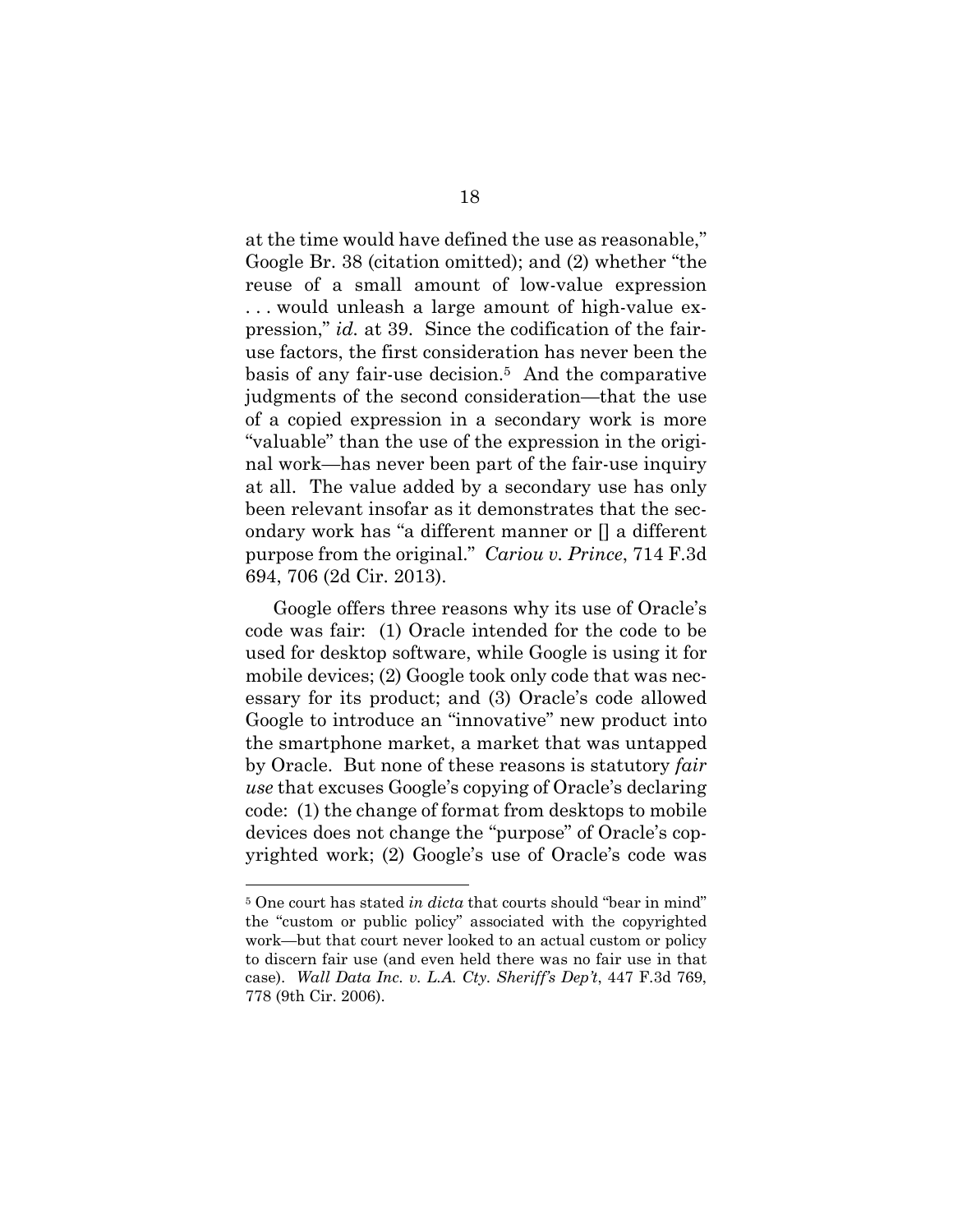not "insubstantial"; and (3) fair use should never allow a work to be copied for the purpose of being used as part of a competing product.

### **A. It is not fair use to employ an expression exactly as it was intended and change the platform in which the expression is made.**

Google claims that its use of Oracle's code was fair because the work that it created by copying that code—the Android operating system—was "innovative," "revolutionary," and unlike any other use of Java. Google Br. 43-44. But as the Federal Circuit pointed out, whether the end result is "innovative" has nothing to do with whether the use of the *copyrighted work* was fair. Pet. App. 33a-36a. Because Google conceded here that its code and Oracle's code "serve[d] the same function," *id.* at 30a, Google's use of Oracle's code was derivative, not fair. *Id.* at 35a.

A copied work can be "fairly" used if the secondary work created from that use is "transformative." To be "transformative," the secondary work must do more than "merely supersede[] the objects of the original creation"—it must "add[] something new, with a further purpose or character, altering the first with a new expression, meaning, or message." *Campbell v. Acuff-Rose Music, Inc.*, 510 U.S. 569, 579 (1994). By contrast, a work is derivative (and, thus, not transformative) if it uses the copyrighted work exactly as it was originally used, even if more is added to the original expression.

1. Insofar as "transformation" is concerned, Google's focus on the Android operating system as a whole is misplaced. The Federal Circuit correctly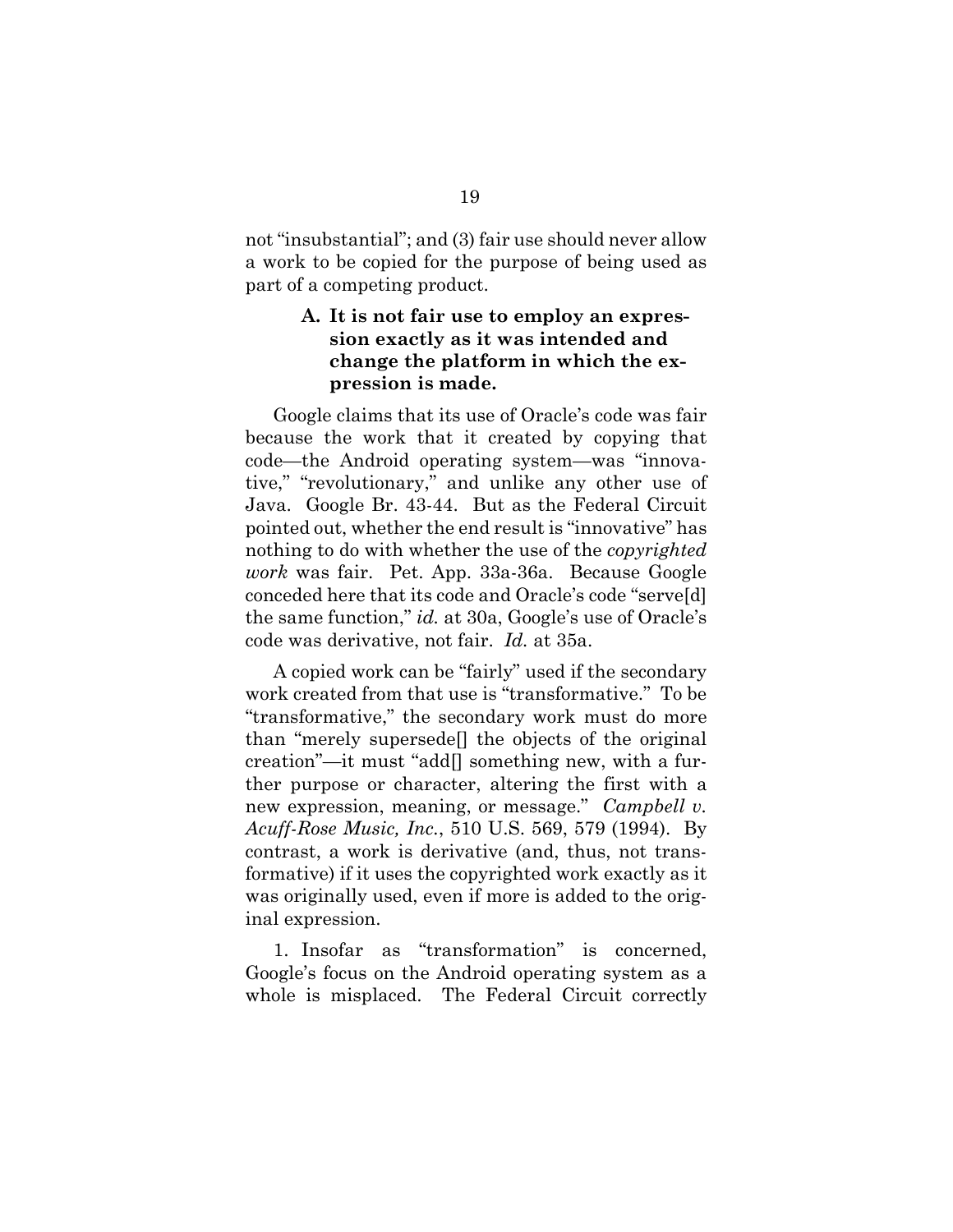recognized that changing the environment in which code is used does not make the use of the code "transformative." Pet. App. 35a. The focus should be on the copyrighted work itself—to determine whether "the original creation" has taken on a "further purpose or different character." *Campbell*, 510 U.S. at 579; *TCA Television Corp. v. McCollum*, 839 F.3d 168, 180 (2d Cir. 2016) ("critical inquiry" is "whether the new work uses the copyrighted material itself for a new purpose"); *Zomba Enters., Inc. v. Panorama Records, Inc.*, 491 F.3d 574, 582 (6th Cir. 2007) ("the end-user's utilization of the product is largely irrelevant").

It is classic infringement, not fair use, to take a copyrighted work and use it as-is, even if there is new expression surrounding the secondary work's use of the copied expression. "The fair-use privilege under § 107 is not designed to protect lazy appropriators." *Kienitz v. Sconnie Nation LLC*, 766 F.3d 756, 759 (7th Cir. 2014).For example, in *TCA*, the Second Circuit considered whether a contemporary play's use of Abbott and Costello sketch "Who's on First" was sufficiently transformative so as to have a new purpose or character. The play used the sketch exactly as it was delivered by Abbott and Costello—but instead having the bit performed by two men engaging in quick verbal wordplay, a teen and his sock puppet alter ego delivered it instead. 839 F.3d at 176-77.

The play's creators argued that the purpose of the overall work—the play itself—was different from "Who's on First": the former was intended to be a "dark comedy" about Bible Belt values, the latter was famed "vaudevillian humor." *Id.* at 170. The court of appeals rejected that argument, explaining that "the focus of inquiry is not simply on the new work, i.e., on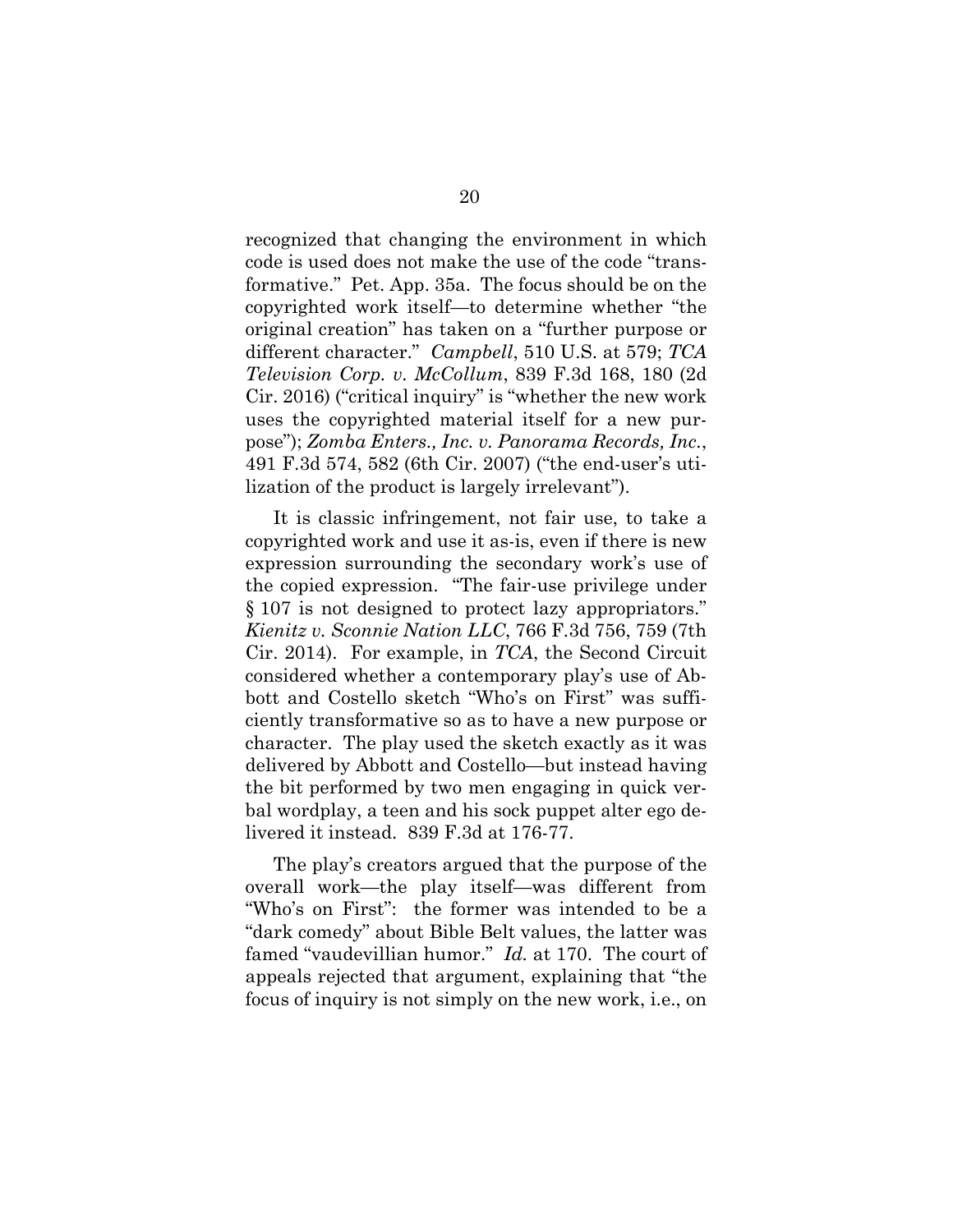whether that work serves a purpose or conveys an overall expression, meaning, or message different from the copyrighted material it appropriates." *Id.* at 180 (citing *Campbell*, 510 U.S. at 579). The "critical inquiry," the court observed, was "whether the new work uses the copyrighted material itself for a purpose, or imbues it with a character, different from that for which it was created." *Id.* The play used "Who's on First" exactly as Abbott and Costello intended: a comedic exchange that takes advantage of clever wordplay. That is copying, not fair use.

2. The fact that Google has added more to Oracle's code does not make its use of that code "transformative" or "fair." Google is still relying on Oracle's original expression—it needs Oracle's declaring code to serve the same purpose that it serves as part of Oracle's software. Because of that reliance, Google's use of Oracle's work is derivative—it has simply "adapted" the declaring code by adding more to it, while relying on the original expression. 17 U.S.C. § 101 ("derivative work"); William F. Patry, 4 *Patry on Copyright* § 10:21 (2019) (derivative works "result in complementary synergy to the original," and "[w]here the secondary works are, in essence, the original but in a different version, the availability of fair use may be questioned"). Google took Oracle's coded expressions, *used them exactly as intended*, and put together a new, finished work using Oracle's expressions. That is classic derivativeness.

Conceptually, Google's use of Oracle's work is no different than converting a novel into a television series that builds on the novel's plotlines. There is certainly unique creative expression in Amazon's *The Man in the High Castle*, for example. The show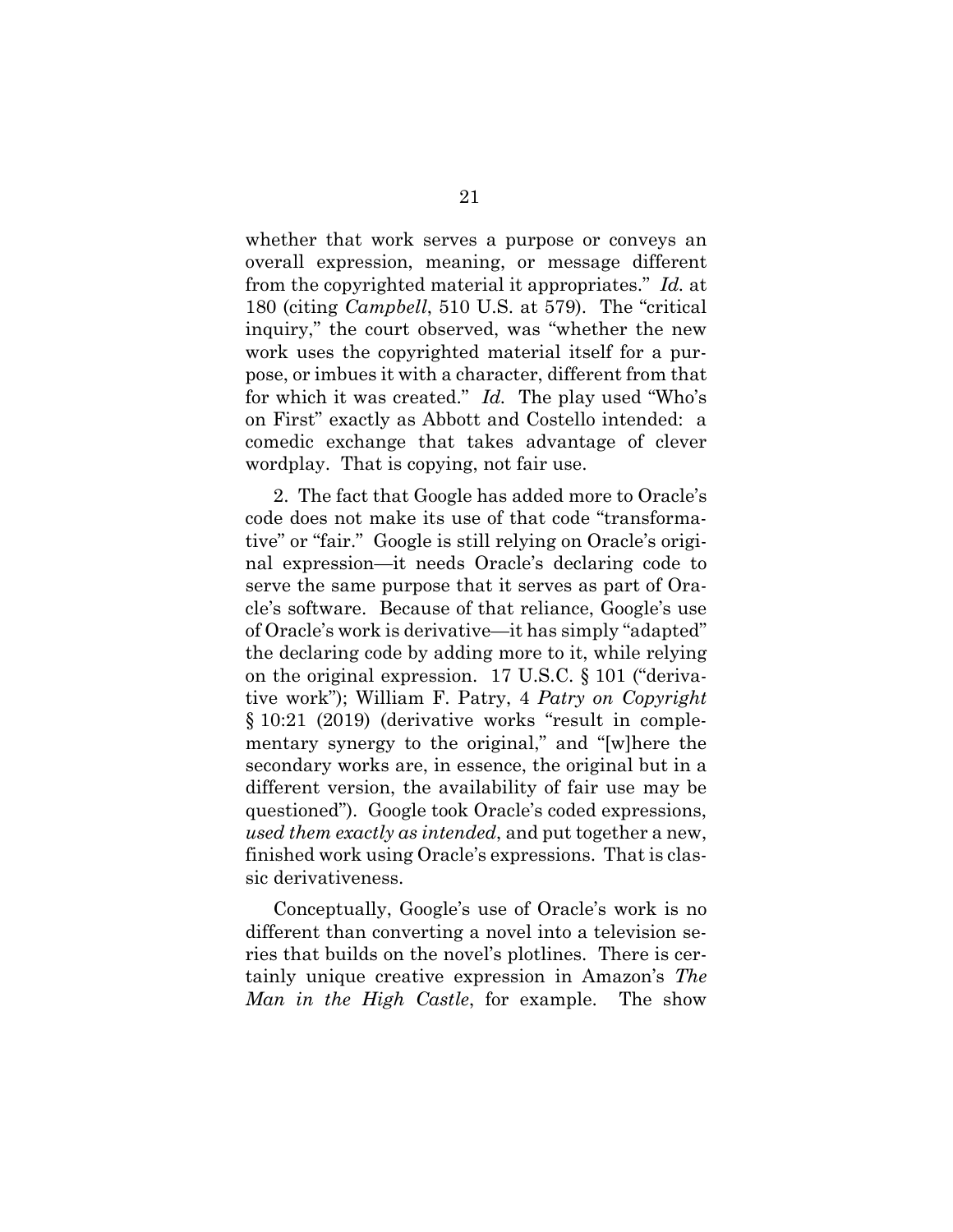presents the themes, major plot points, and characters of Philip K. Dick's novel in a new format. But it also tells new storylines (and introduces new visual aesthetics) that were not in the original book. Sandra Gonzalez, *How Amazon's 'Man in the High Castle' Honors (and Deviates From) Its Source Material*, Mashable (Oct. 10, 2015), https://mashable.com/2015/ 10/10/man-in-the-high-castle-2/. Yet the television show is clearly a derivative of Dick's novel, as it presents (and builds on) Dick's protected expressions in a changed form. *See Authors Guild v. Google, Inc.*, 804 F.3d 202, 215-16 (2d Cir. 2015) (explaining that derivatives, like "the adaptation of a novel into a movie or play," "generally involve transformations in the nature of changes of form," and thus do not fall under fair use).

The same is true here: Google presented Oracle's code in a different form (code for a mobile operating system); yet, in that form, Oracle's expressions did exactly the same thing as it did in the original work. For Google's use of Oracle's work to be truly transformative, the code had to serve an entirely new function. Suppose, for example, an artist seeking to portray how computers are taking over the world decided to create a piece of artwork displaying lines of Oracle's JAVA SE code with the caption "write once, use anywhere." And perhaps that artist flashed lines of declaring code that changed over time. That would truly be putting Oracle's code to a different, potentially transformative use.

Google's use in this case is considerably different from a transformative one, because Google's "copying [was] verbatim, for an identical function or purpose, and there [were] no changes to the expressive content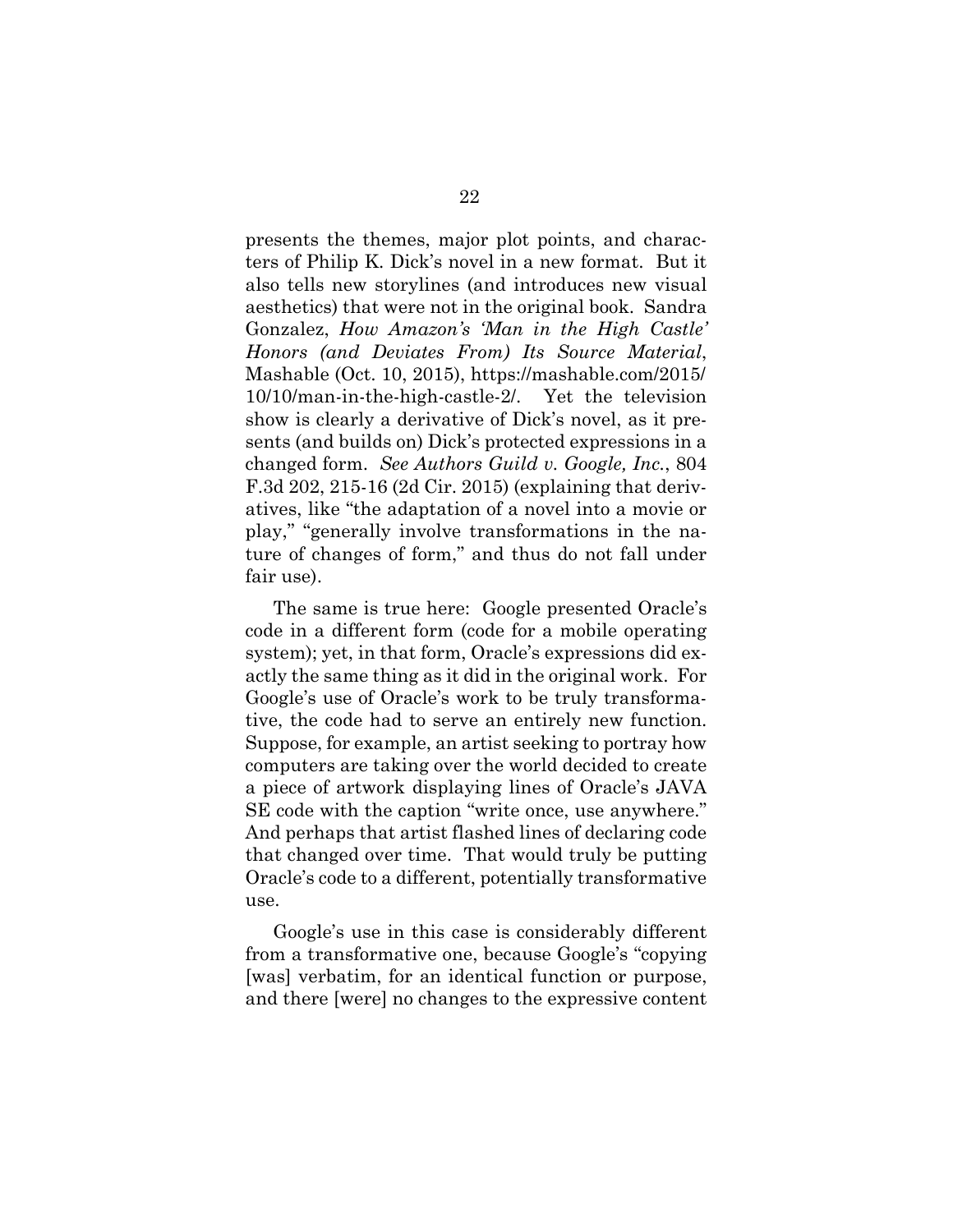or message," the fact that the surrounding *format* had changed was not enough to make Google's use a fair one. Pet. App. 37a. If the copied code serves the same purpose as the original, there is no transformation, for "there is 'nothing transformative' about using an original work 'in the manner it was made to be' used." *TCA*, 839 F.3d at 182-83 (quoting *On Davis v. Gap, Inc.*, 246 F.3d 152, 174 (2d Cir. 2001)).

3. Google argues that fair use requires that programmers be able to take existing code and use their own "enormous innovation and creativity" to develop new applications for new platforms, and to free developers from the constraints of "Oracle-approved platforms." Google Br. 40. Missing from Google's brief is any explanation as to why that is an acceptable "purpose." It is true that some courts have blessed the copying of code in the name of "interoperability," *i.e.*, for the development of "new products" for use on "new platforms." *Sony Computer Entm't Inc. v. Connectix Corp.*, 203 F.3d 596, 606 (9th Cir. 2000); *Sega*, 977 F.2d at 1514-15. But as the Federal Circuit correctly pointed out, none of those courts allowed the copied code to be used in a finished, competing product—the copies were only "intermediate" ones. *Sega*, 977 F.2d at 1522; *see also* Pet. App. 32a. Had *Sony* and *Sega*  involved fact patterns where the copied code was used in the finished secondary work, those decisions would have impermissibly opened the door for all derivative works to be treated as transformative ones, defeating the whole point of extending copyright protections to derivative works yet to be created. 17 U.S.C. § 106(2); *see also Kienitz*, 766 F.3d at 758 ("To say that a new use transforms the work is precisely to say that it is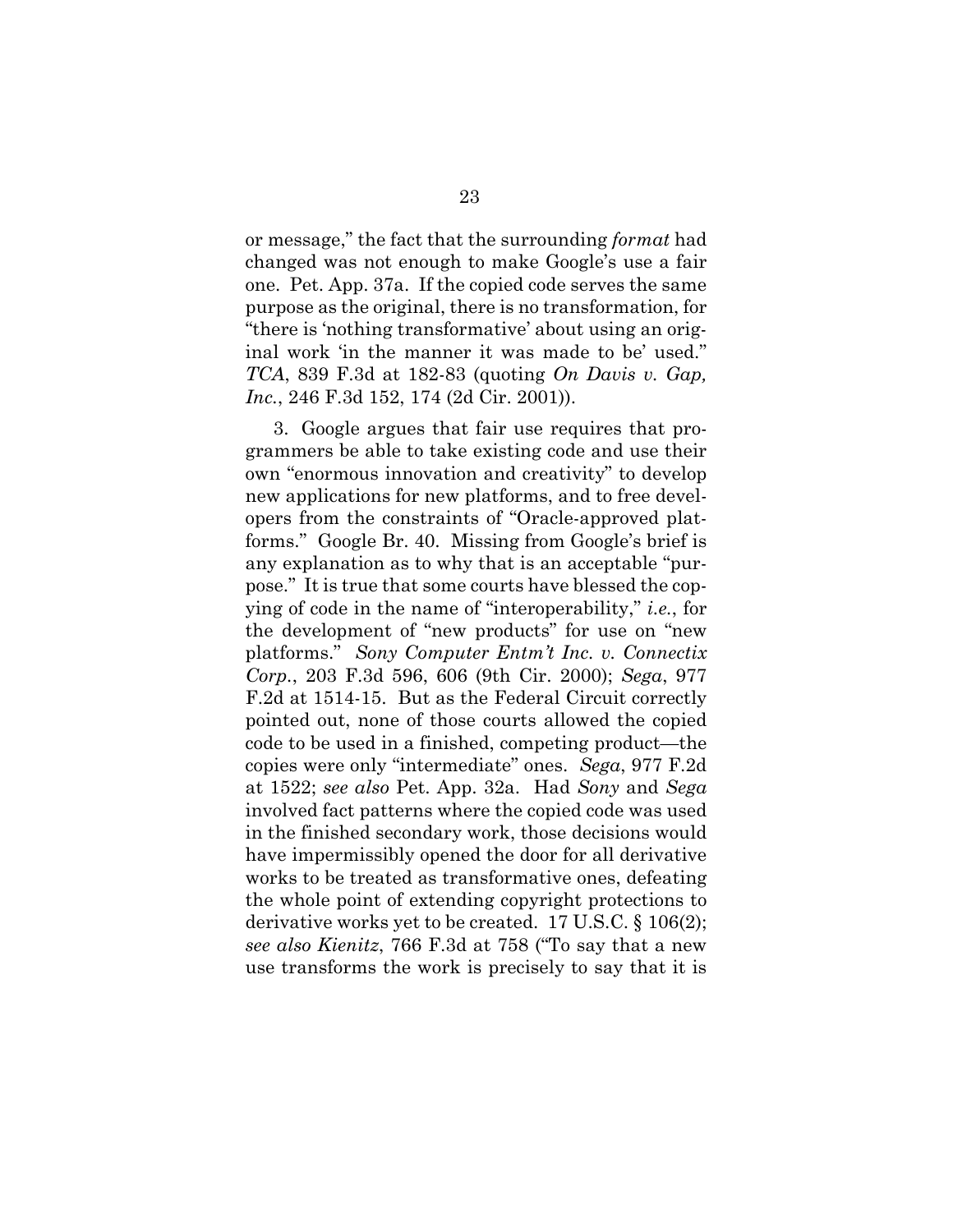derivative and thus, one might suppose, protected under  $\S 106(2)$ .").

### **B. Fair use looks to whether the copied code was "substantial," which requires more than a quantitative comparison.**

Fair use depends on "the amount and substantiality of the portion used in relation to the copyrighted work as a whole." 17 U.S.C. § 107(3). Google says (at 46-47) that its use of Oracle's code was fair because it took "less than 0.5% of code in the Java SE libraries." That goes to "amount," but not "substantiality." Google's use of Oracle's code was small but substantial, which is a further reason it was not "fair."

The amount of copying alone has never determined whether the use of a work is "fair." Taking fifty-five seconds out of a film that lasts an hour and 29 minutes (1.5%) can still be so substantial as to not be "fair." *Harper & Row*, 471 U.S. at 565. Instead, the proper focus is on "the qualitative nature of the taking." *Id.* Imagine missing an entire whodunit film except for the last three minutes where the killer is revealed. The last three minutes may not be "substantial," but still be highly significant as a qualitative matter.

On this point, Google's argument defeats itself: it admits that Oracle's declaring code was "necessary." Google Br. 47. Declaring instructions, Google explains, "are the building blocks of larger, creative computer programs," such as Oracle's Java SE software. *Id.* at 23. Java SE would not function without the instructions. The declarations must therefore be *substantial*, even if Google used only a handful of them. It is not "fair" to take even a small fraction of what lies at the "heart" of a protected work to create a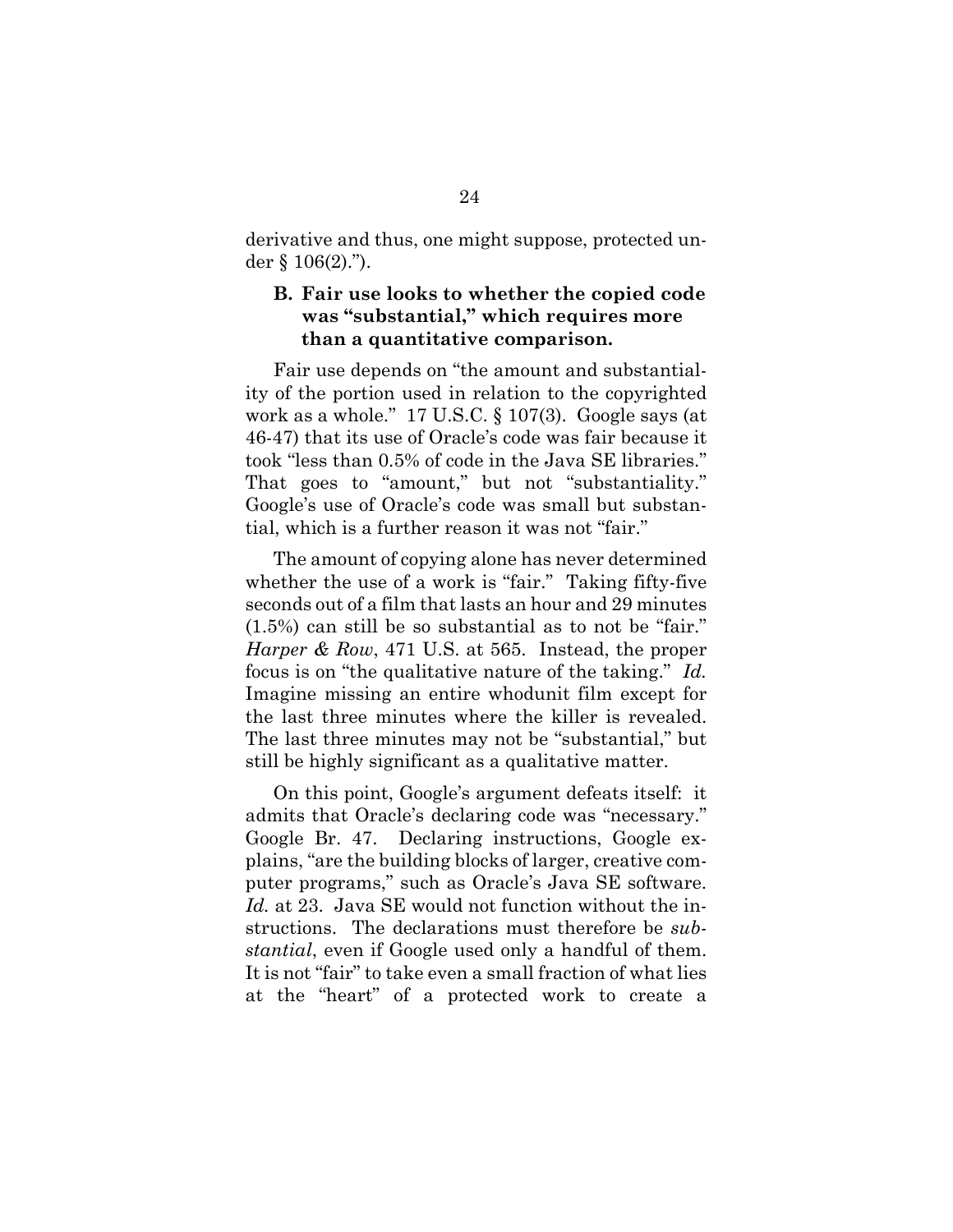potentially competing work. *Harper & Row*, 471 U.S. at 564-66.

### **C. Using a protected expression for a product introduced into a new market is not fair use.**

The effect that a secondary work has on the market for the original copyrighted work is "undoubtedly the single most important element of fair use." *Id.* at 566. The market inquiry takes into account "not only  $\Box$  harm to the original but also  $\Box$  harm to the market for derivative works." *Id.* at 568.

Google's vision of fair use would always favor a new application over an original work, so long as the new application is "innovative" in some way. It contends that the marketability of original works must yield to the development of new works—to have it any other way would "threaten[] the viability of the interconnected software ecosystem." Google Br. 28 (quoting Microsoft Cert. Br. 21); *see also id.* at 49-50 (considering the impact on an original work's potential markets would "chill a large amount of innovative expression").

But Google fails to recognize that reducing copyright protection for original computer programs also has the effect of killing innovation. As CONTU itself recognized, "[t]he cost of developing computer programs is far greater than the cost of their duplication." CONTU Report 11. As a result, "some form of protection is necessary to encourage the creation and broad distribution of computer programs in a competitive market." *Id.*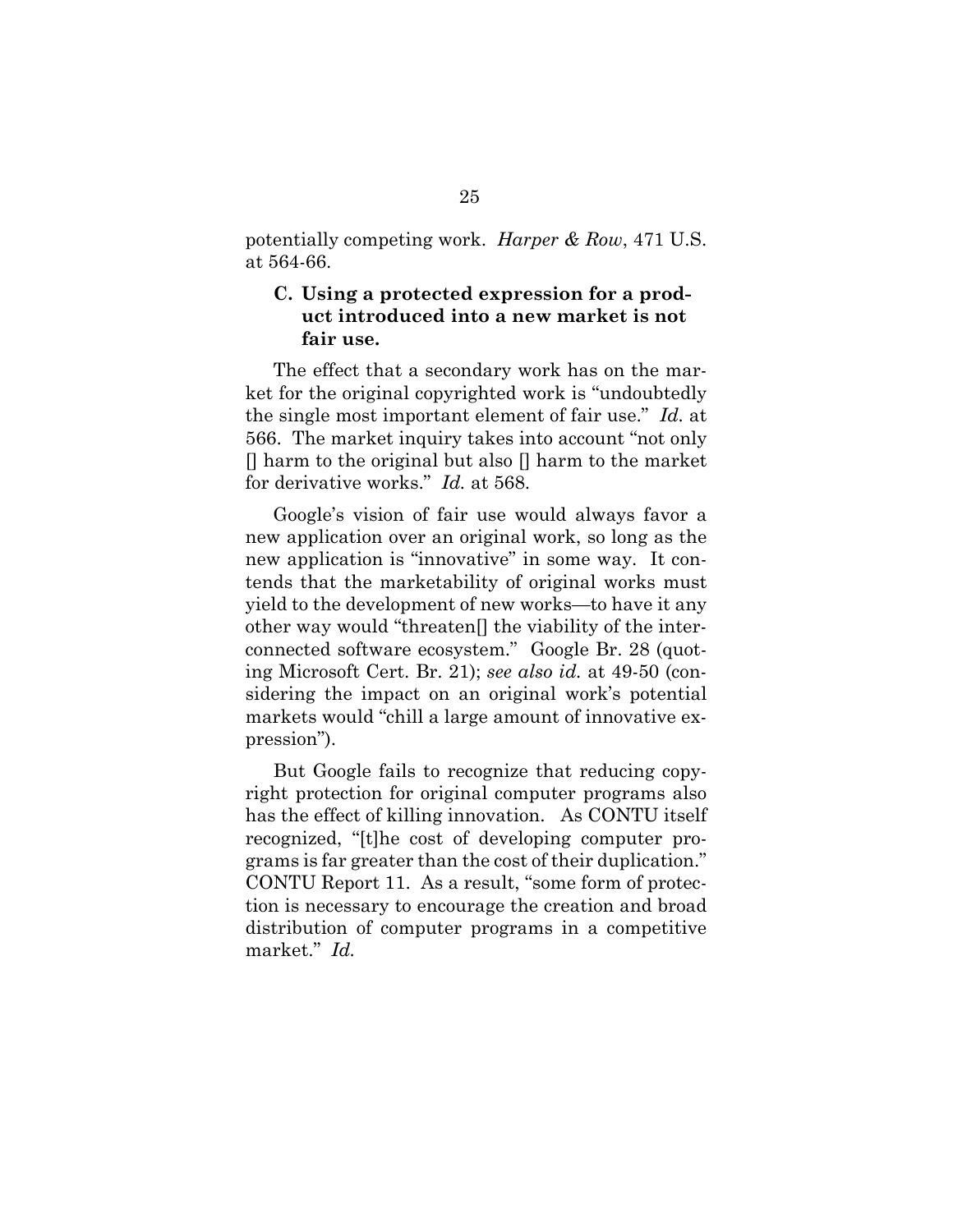Setting aside the implication for potential markets, Google would extend its innovation rationale to *actual* markets (and to direct competition). Google states that companies *should* be able to copy code "to create a 'legitimate competitor.'" Google Br. 50. In other words, a competitor can take an original work, strip out the parts that are most attractive to consumers, and use those parts to create a new application. If a competitor purports to offer a better version of popular original software, consumers will inevitably shift their product preferences, leaving the original creator with a reduced share of the market and the lion's share of the development costs. Brett N. Dorny & Michael K. Friedland, *Copyrighting "Look and Feel": Manufacturing Technologies v. CAMS*, 3 Harv. J. L. & Tech. 195, 196 (1990) (describing the software copycat "free rider" problem").

That was certainly not what Congress intended, given that the fair use statute expressly instructs courts to consider "the potential market for . . . the copyrighted work." 17 U.S.C. § 107(4). Google's vision is also irreconcilable with CONTU's—CONTU believed protection was necessary to encourage "broad distribution" of the original work. CONTU Report 11. "Broad distribution" would not be possible if fair use allows a competitor to steal substantial parts of an original work and dress up the stolen code as its own.

Synopsys has already had a taste of Google's dim view of copyright protection. When a competitor launched a product that copied the commands used in Synopsys' software products, Synopsys lost over \$100 million in sales. The competitor had clearly captured a portion of Synopsys' market by using Synopsys' code: the competing software took in \$129 million in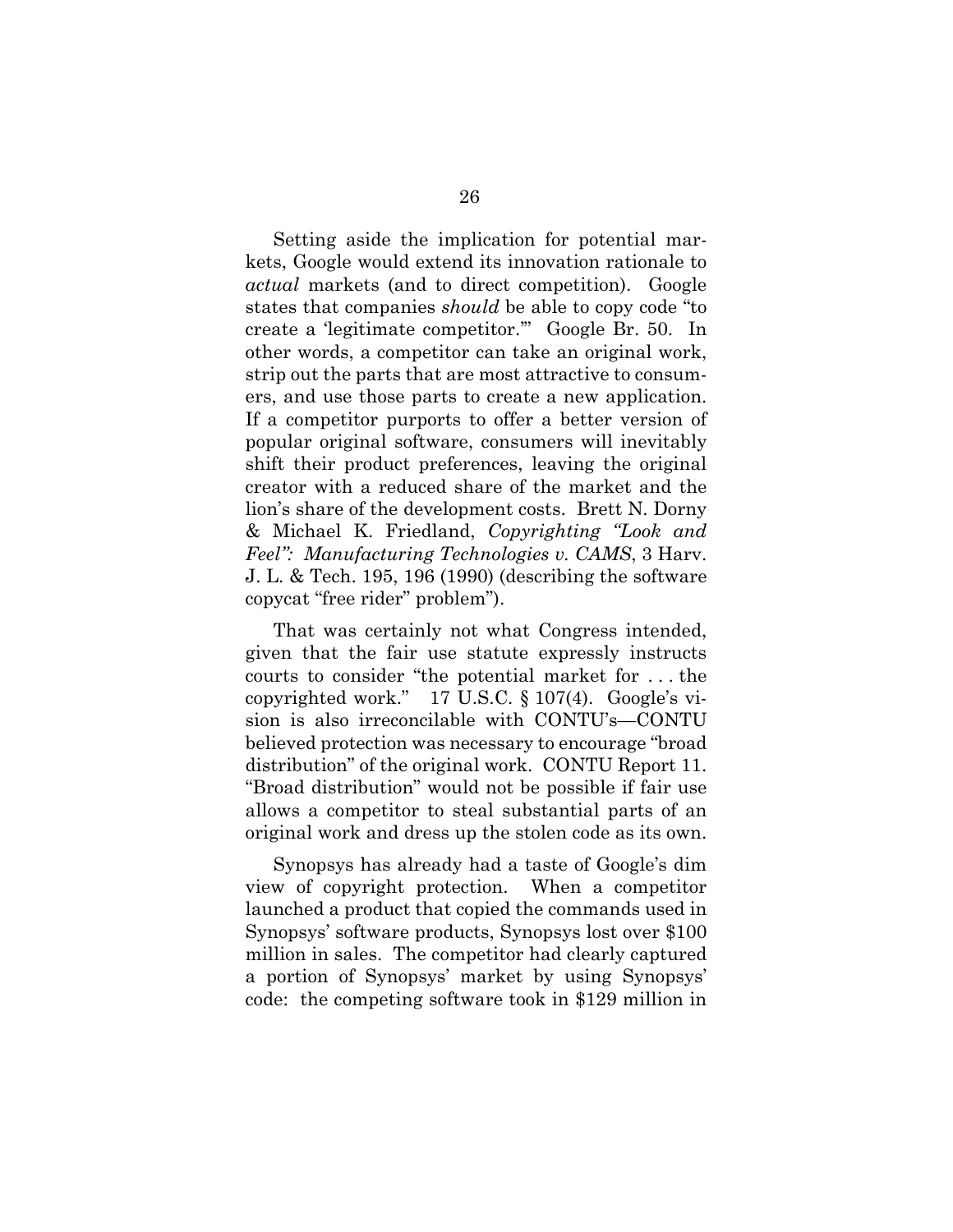revenue. Synopsys eventually defeated the competitor's fair-use claim and recovered most of its lost share of the market. But under Google's "innovation first" approach to fair use, it would not have been able to do so—the competitor could have simply claimed that its "new application" was an innovative necessity, even if the new application depended on a significant portion of Synopsys' code.

Google fails to explain how the creation of a "legitimate competitor" can be a fair use when the "substantial potential for damage to the marketability of" the original work weighs *against* fair use. *Harper & Row*, 471 U.S. at 569; *see also id.* at 562 (no fair use purpose where the infringing work had "the intended purpose of supplanting the copyright holder's commercially valuable right"). If copycats can run roughshod over copyright protection for an original work by claiming "competitive fair use," there will be little incentive for developers to innovate, for their work will quickly get stolen. While innovation is important, it cannot come at the cost of an author's right to its "original expression." *See Feist*, 499 U.S. at 349.